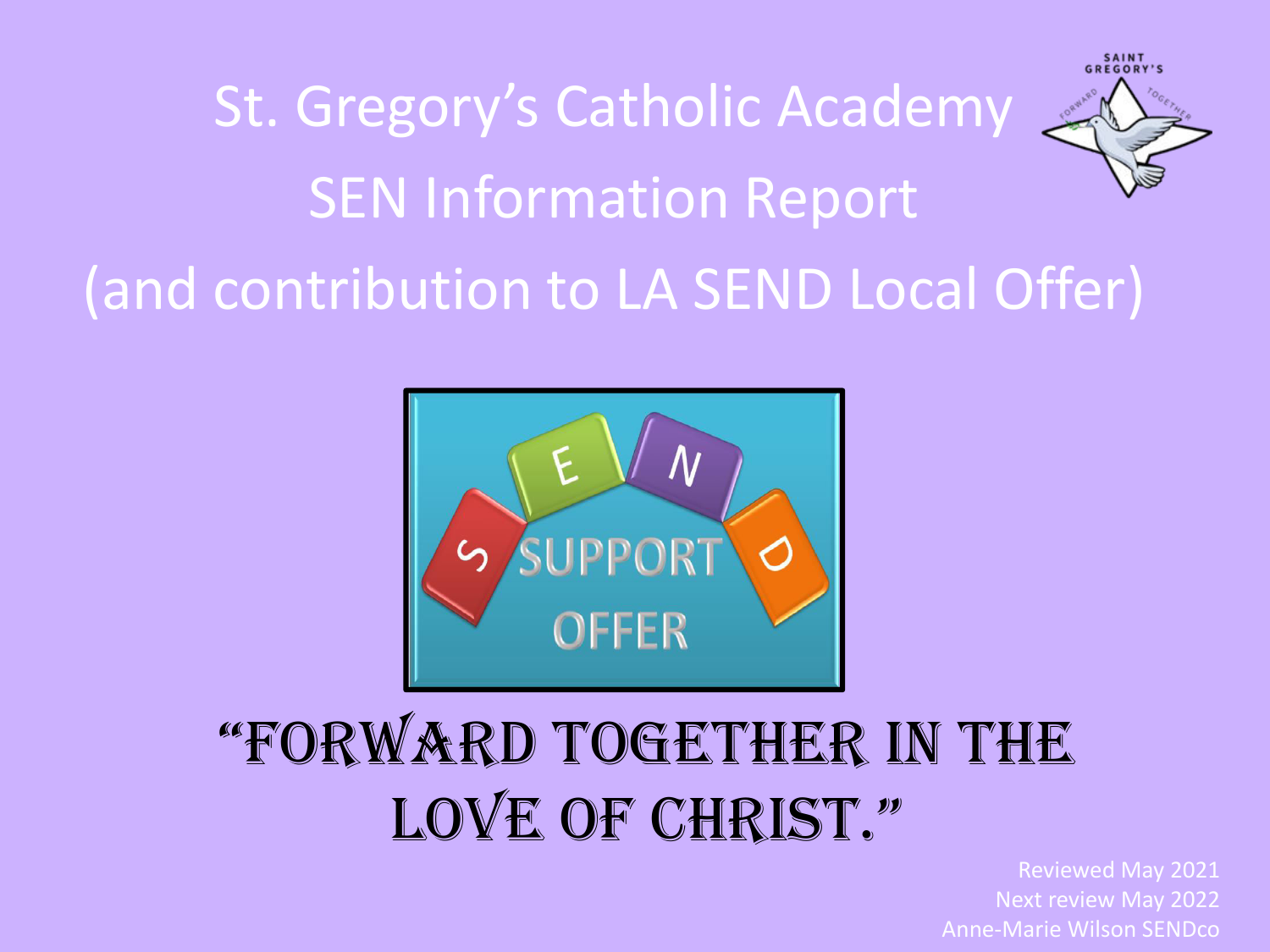#### *At St Gregory's Catholic Academy we aim to:*



- *develop the spiritual and intellectual wholeness of each child.*
- *offer children an educational experience where staff will strive to identify and remove barriers to learning and create an environment in which every child is encouraged to reach their potential and ensure "no child is left behind"*

### *St Gregory's Catholic Academy strives to be an inclusive school.*

*Inclusion is central in the Catholic ethos and values of the school a philosophy, which covers every child's rights and entitlement to the very best experiences education can offer.* 

*The school is committed to constantly reviewing and evaluating its practices, systems and curriculum provision.*

• **[Links to key policies e.g. SEND](https://stgregorys.bhcet.org.uk/information/policies/)**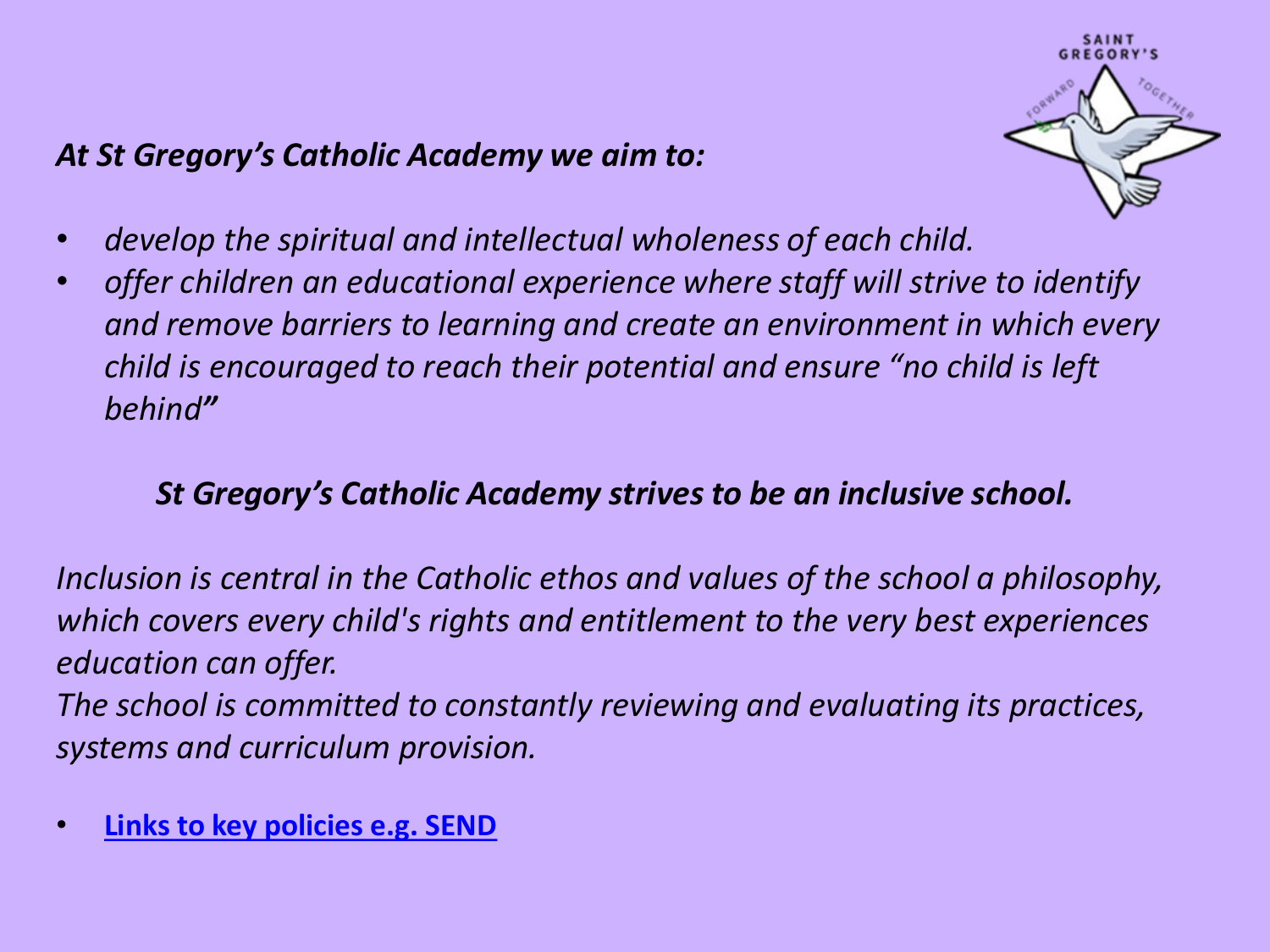

- Teachers are responsible for the progress of ALL pupils in their class. High quality teaching is personalised to meet every child's need. This is the first step in supporting pupils who may have SEND (Special Educational Needs and Disabilities). All children are challenged to do their very best. This is enough for most pupils to make progress.
- All children will be taught a broad and balanced curriculum; differentiated to the needs of each individual. Where children require extra support, specialist resources or extension materials, these will be provided wherever possible.
- All children are known well by their class teacher, who develops strong relationships with them. Good behaviour and work is rewarded. ['](https://xge.442.myftpupload.com/wp-content/uploads/2020/06/SG.pdf)*[Behaviour](https://xge.442.myftpupload.com/wp-content/uploads/2020/06/SG.pdf)  [Policy'](https://xge.442.myftpupload.com/wp-content/uploads/2020/06/SG.pdf)* [\(reviewed February 2020\)](https://xge.442.myftpupload.com/wp-content/uploads/2020/06/SG.pdf)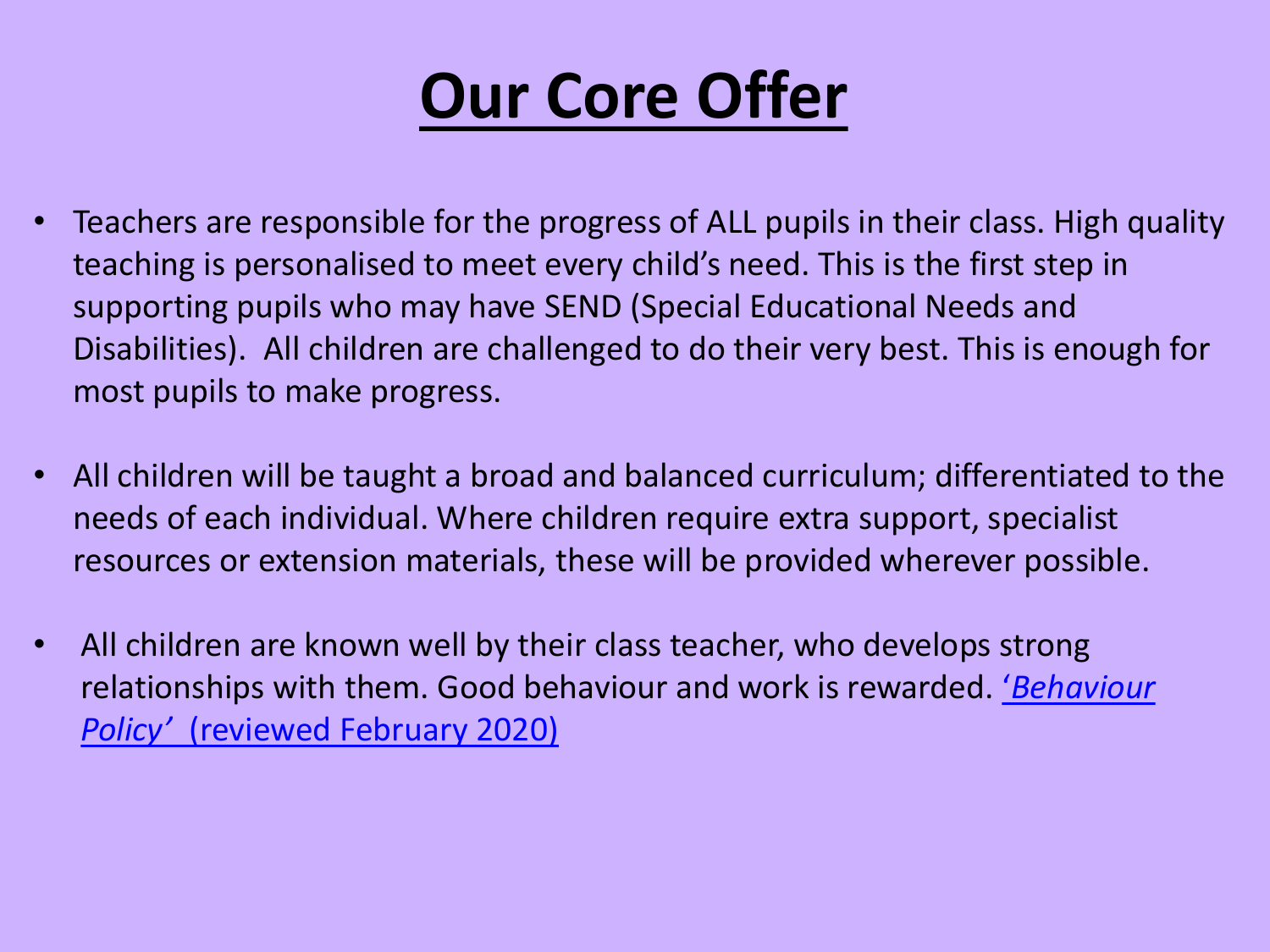## **Our Core Offer**

- Your child can express their views in several ways, such as through their school council representatives, who speak directly to Class Teachers, Teaching Assistants (TAs) or to our Well-being Leads.
- Support for parents and families is available from our Well-being Leads: Pat Gilbert and Gina Keen
- We manage medical needs by working closely with parents and healthcare professionals. We listen to and act on their advice, providing staff training when needed. ['](https://xge.442.myftpupload.com/wp-content/uploads/2020/05/Medical-Conditions-Policy-Anaphylaxis-Review-November-2020.pdf)*[Supporting Children with Medical Conditions'](https://xge.442.myftpupload.com/wp-content/uploads/2020/05/Medical-Conditions-Policy-Anaphylaxis-Review-November-2020.pdf)*
- We run a wide range of extra curricular clubs including football, multisport, Choir and a Nurture Club.
- There is also a SEND governor, Mrs Claire Andrews, who has particular involvement with SEND policy and provision.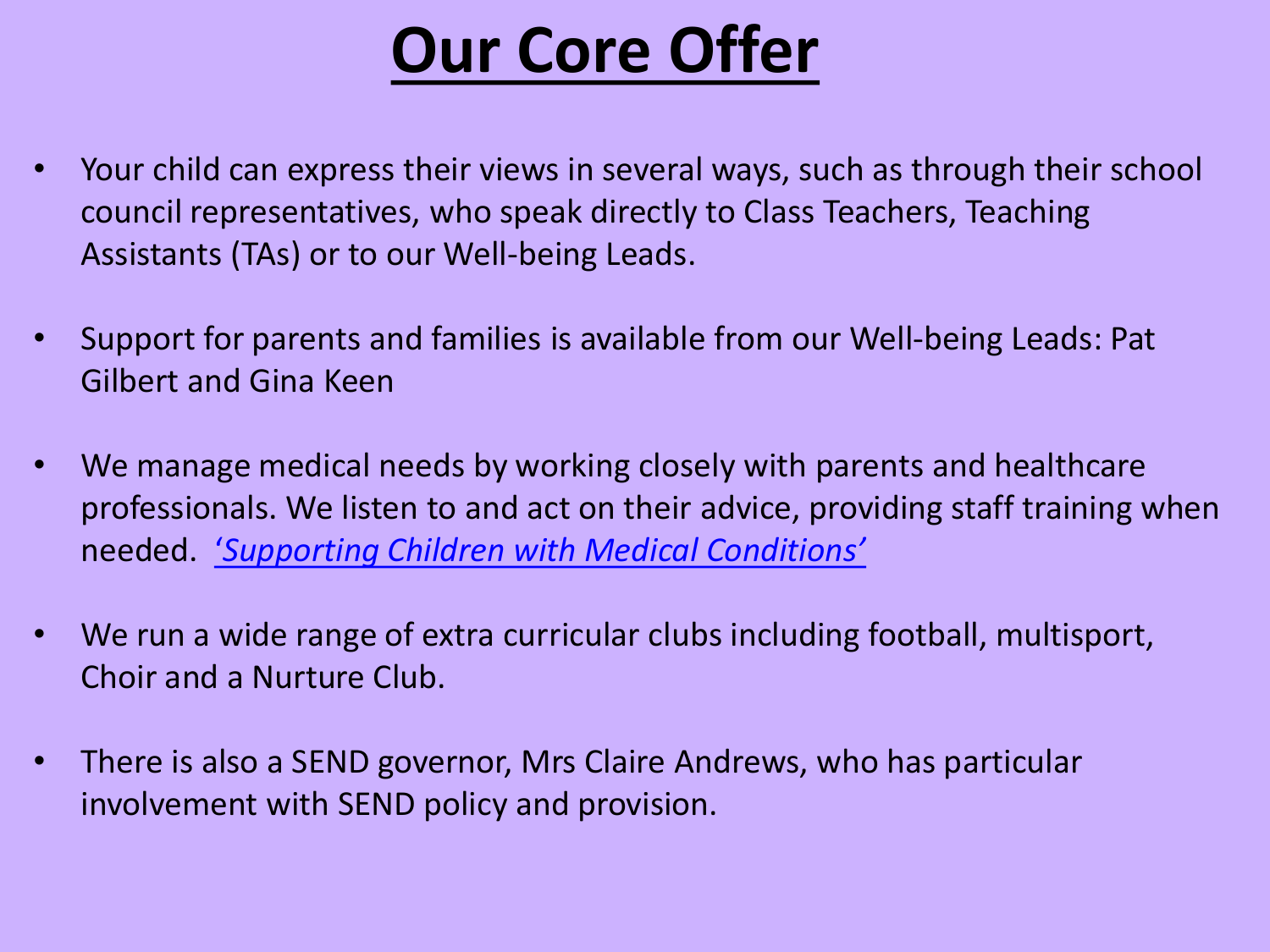**St. Gregory's has a wealth of expertise from its staff over and above the qualifications needed for their jobs. Specialist services are always used when the need arises and the school feels it needs more support or advice to ensure a child fulfils their potential.** 

The following is a snapshot of our expertise, but is not an exhaustive list:

#### **Expertise in School**

- SENDco Mrs Wilson
- Well-being Team Mrs Gilbert, Miss Keen
- Qualified First Aid (Five Staff) including one Paediatric First Aider
- Mental Health First Aider (Two Staff) and Mental Health First Aid Champion (Two Staff)
- Anaphylaxis Epi-pen trained
- Asthma Awareness
- Talkboost language development
- Lexia (Literacy programme)
- RWInc (Phonics programme)
- BLAST Boosting Language Auditory Skills and Talking
- Sandwell Early Numeracy Test
- Team Teach trained staff: de-escalation techniques to support children with SEMH needs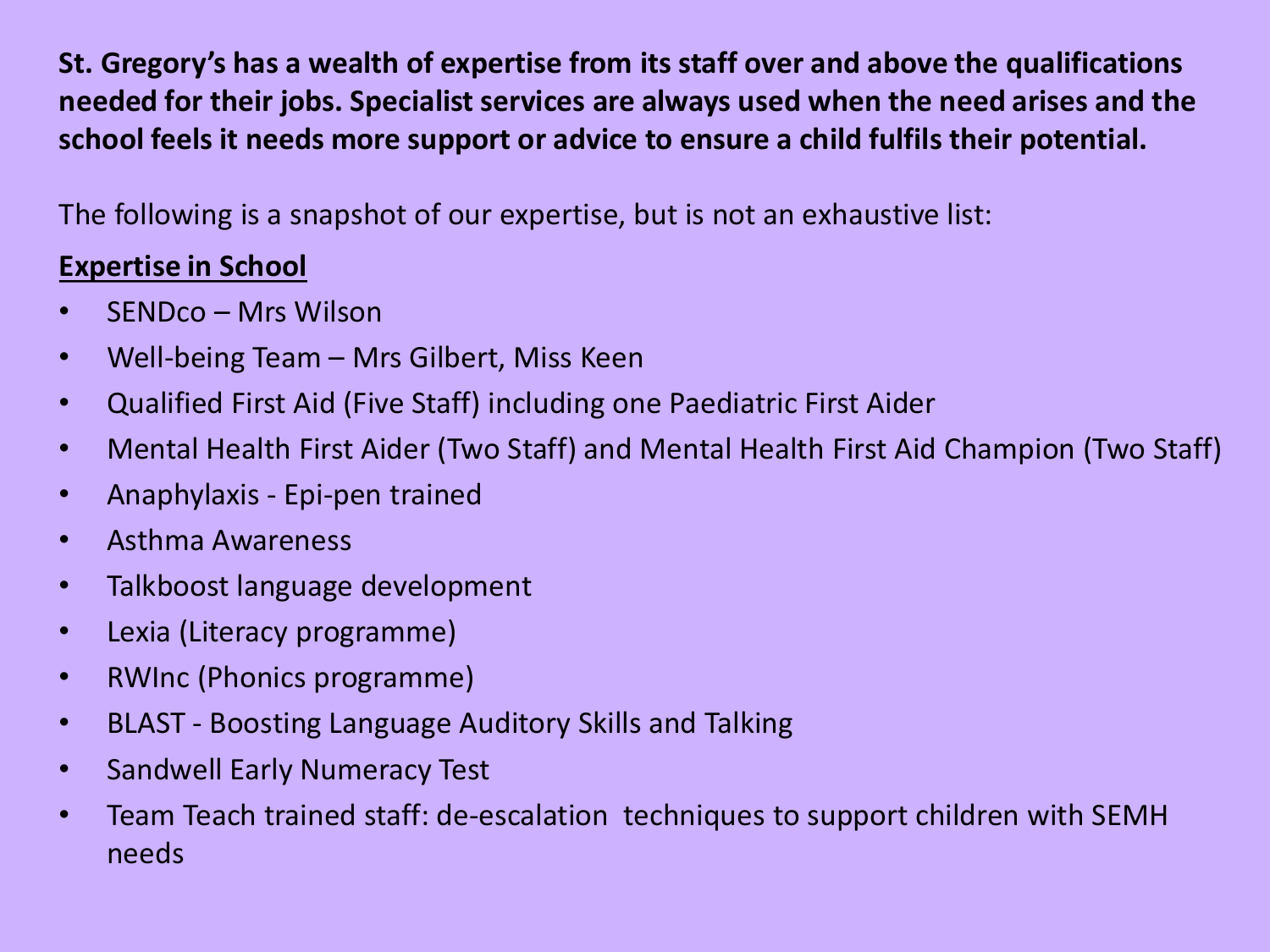**At St. Gregory's we involve other bodies; including health and social care, local authority support services, charitable and voluntary sector organisations in meeting the children's SEND and supporting their families.** 

#### **Expertise/Specialist Services secured by School**

- Educational Psychologist
- Therapeutic Service/Child Psychotherapist
- Paediatric Physiotherapists
- Paediatric Occupational therapists
- Speech and Language therapists
- Visually/Hearing Impaired Service
- CAMHs Child and Adolescent Mental Health Service
- The Bungalow Project (Emotional well-being support for children and their families)
- School Nurse/Health Visitors/Dental Health
- Child and Family Services
- Eastern Ravens
- Daisy Chain Autism Spectrum Disorder (ASD) support
- Youth Direction
- Drug, Alcohol and Domestic Violence Support (CRI, Harbour)
- Fire Brigade/Cycling Proficiency road/fire safety interventions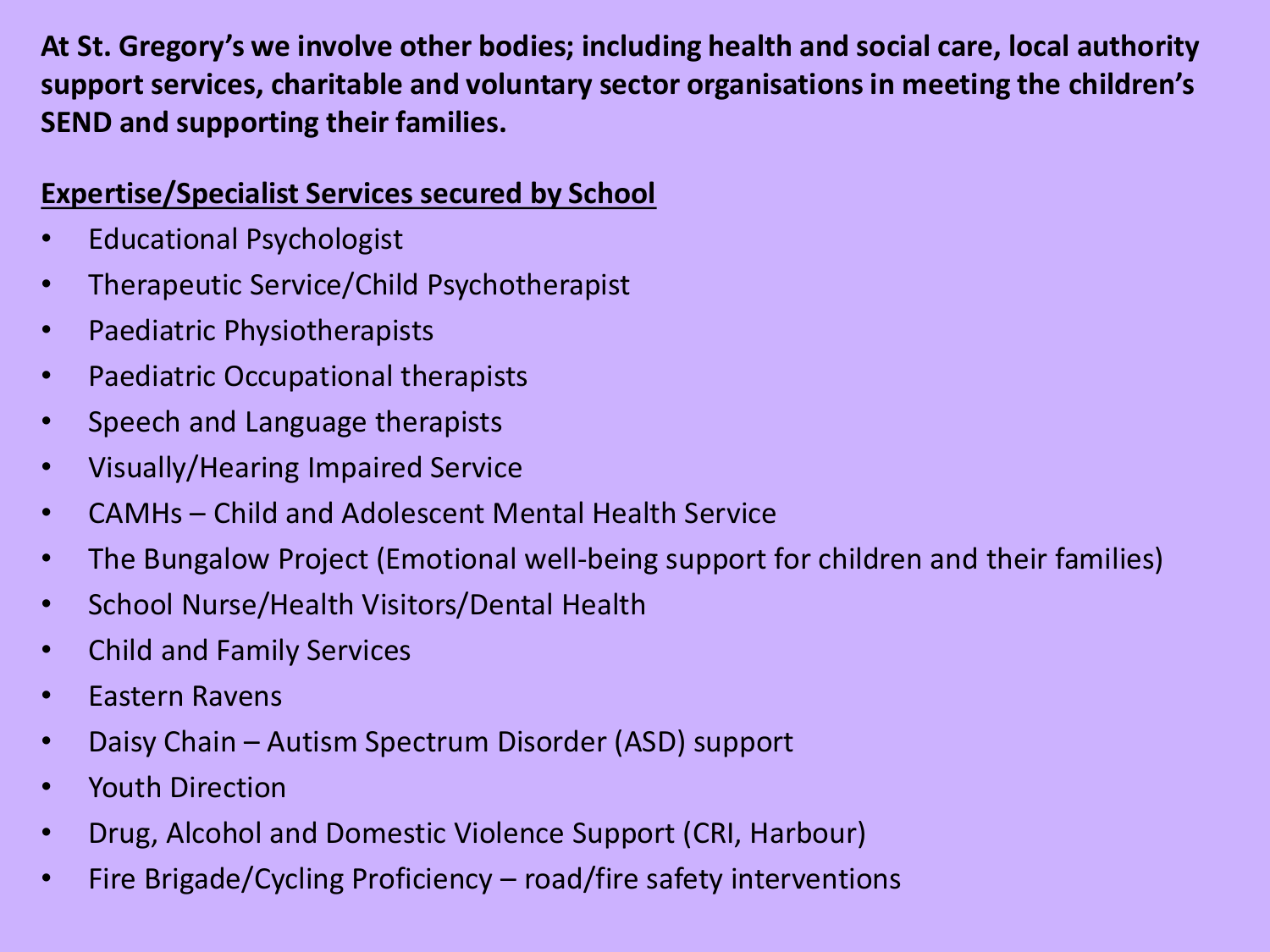# Identifying SEN



- In common with other schools in Stockton, we have adopted the recommended 'Assess – Plan – Do – Review' approach to our provision of support.
- A pupil has SEN where their learning difficulty or disability calls for special educational provision to be made, beyond that normally available to children of the same age. Section 6.15 of the Code of Practice gives more detail.

[https://assets.publishing.service.gov.uk/government/uploads/system/upload](https://assets.publishing.service.gov.uk/government/uploads/system/uploads/attachment_data/file/398815/SEND_Code_of_Practice_January_2015.pdf) [s/attachment\\_data/file/398815/SEND\\_Code\\_of\\_Practice\\_January\\_2015.pdf](https://assets.publishing.service.gov.uk/government/uploads/system/uploads/attachment_data/file/398815/SEND_Code_of_Practice_January_2015.pdf)

• If you are worried about your child's progress in any way, then you should first talk to your child's Class Teacher. If your child's Teacher is concerned, he/she will talk with you at the earliest opportunity.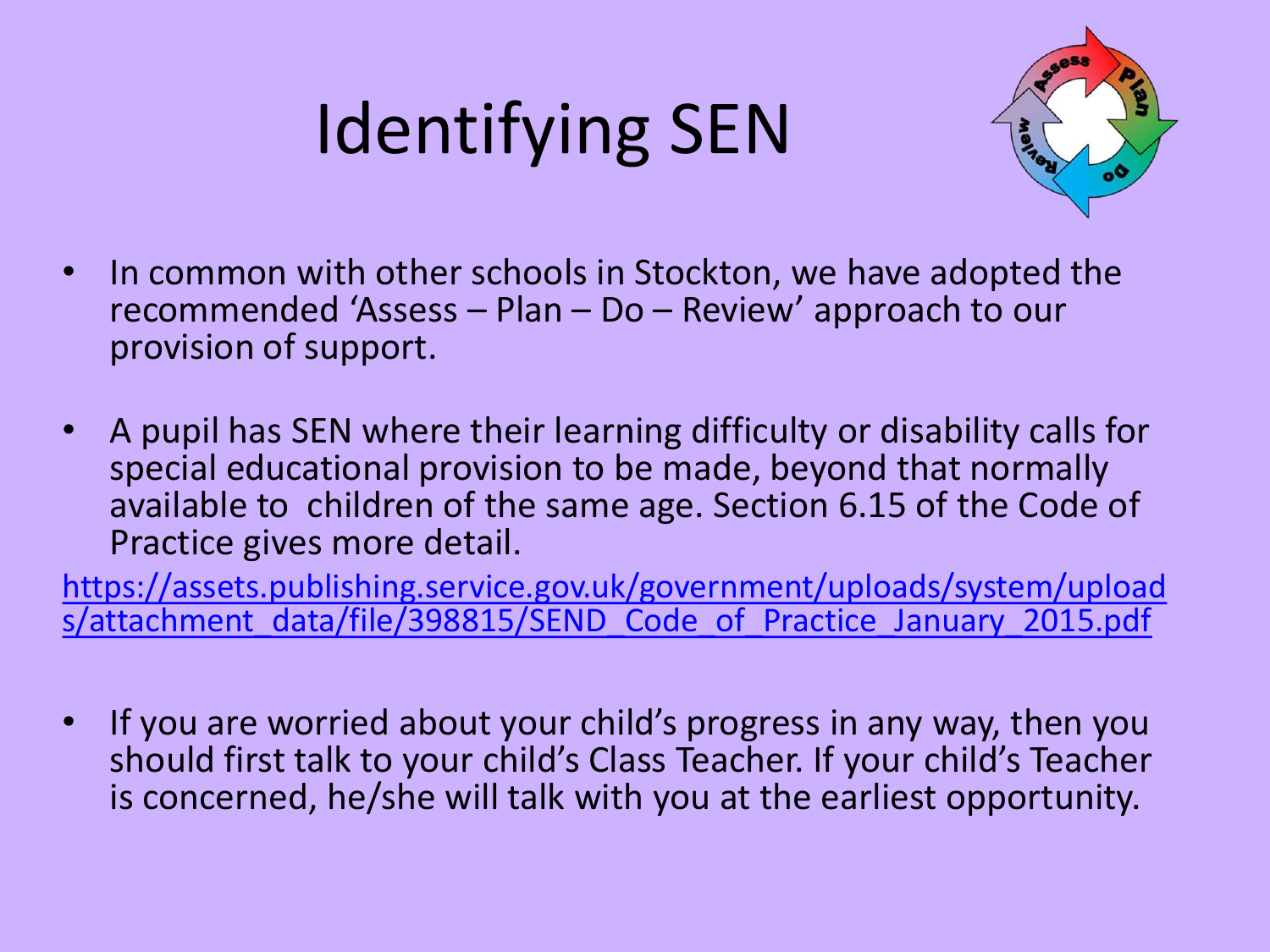## **Assess**

 • Identification – Your child will be identified as having SEND and/or a disability if they have significantly greater difficulty in learning than the majority of children of the same age or if they have a disability preventing or hindering the use of educational facilities provided for children of the same age within the Local Education Authority.



- First steps if from our rigorous tracking and monitoring of your child's progress, it becomes apparent that he/she is not making expected progress then you will be invited to a meeting with their teacher and Mrs Wilson (SENDCo). Where appropriate, your child will be involved in this meeting. At the meeting, we will begin to explore the possible barriers to learning and you will be asked how we can best support your child.
- Observations and assessments will then be carried out, and if required, input from specialist services may be sought with your permission.
- Where appropriate, your child may be placed on our school's Targeted Support or SEND Support Register and a plan will be devised by the class teacher that will set achievable targets. These will be reviewed and updated at least half-termly.
- EHCPs (Education, Health and Care Plans) will be used when a child's needs are deemed more complex and require the input from a range of outside agencies. This could be in the form of Educational Psychologists, Occupational Therapists or other professionals with an area of expertise, e.g. Autism. An EHCP helps to determine the level of educational, social and health support the child needs.
- **If you are concerned about your child's progress or that your child may have SEN and/or a disability, please contact our SENDCo Anne-Marie Wilson on 01642 672262.**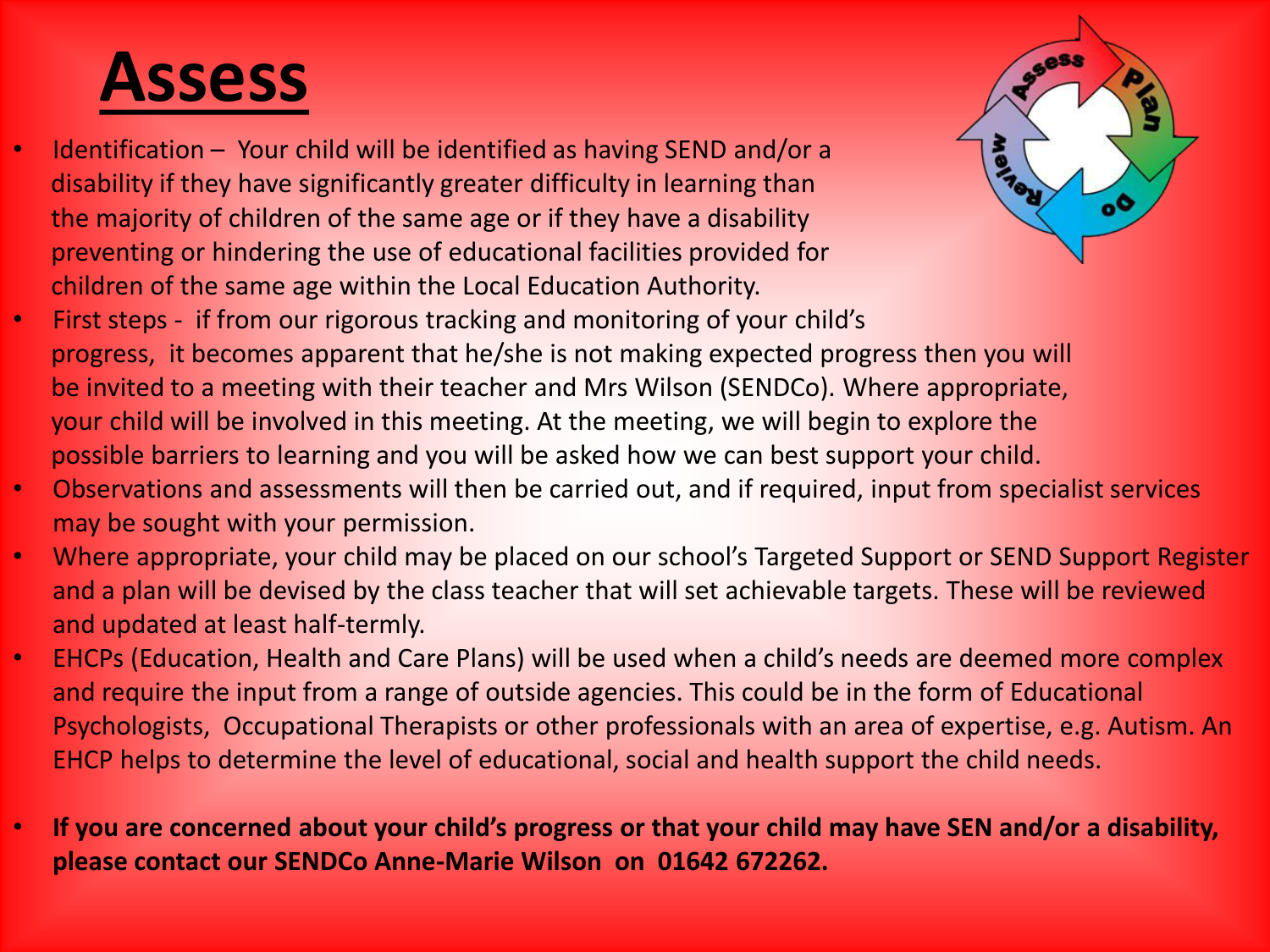## **Plan**



#### **Our procedures are in line with the [SEND Code of Practice \(2014\).](https://www.gov.uk/government/consultations/revision-of-the-send-code-of-practice-0-to-25-years)**

The first point of contact is the class teacher, who has overall responsibility for the welfare of your child. Additional provision is planned carefully and overseen by Mrs Wilson, the SENDCo (Special Educational Needs and Disabilities Co-ordinator). It is implemented by a skilled team of teachers and supported by experienced teaching assistants.

#### **SEND Resources**

At St. Gregory's we have an extensive range of different SEND resources and interventions available. These are closely matched to the needs of our children and their progress is monitored by the class teacher, the SENDCo, the Interventions Manager and staff with specific curriculum responsibilities.

Where provision does not result in adequate progress, as outlined in the SEND Code of Practice, the SENDCo (Mrs Wilson) should be consulted for advice.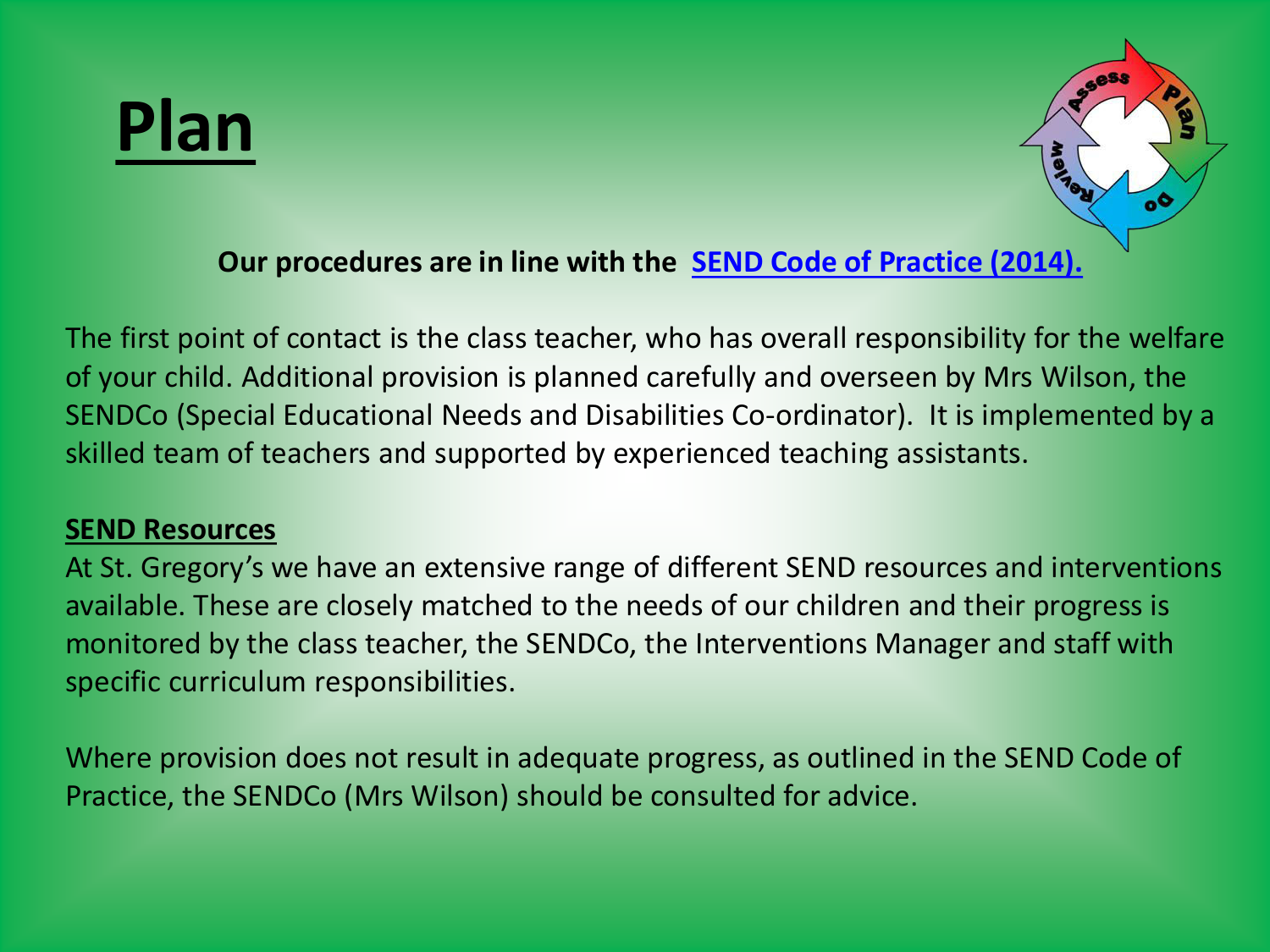## **Do**



•Our teachers are skilled at adapting teaching and learning to meet the diverse needs in each class.

•Daily planning takes into account individual children's needs and requirements and is annotated and adapted according to need. Explicit reference is made in the teacher's planning to the needs of those children identified with SEND.

•Differentiation is approached in a range of ways to support access to the curriculum and ensure that all children can experience success and challenge in their learning. •Grouping arrangements take into account the different skills and abilities of each child. This ensures that learning is maximised.

•Additional adults are used to help groups and individual children with the long term goal of developing independent learning skills. The class teacher monitors this support to avoid pupils becoming over reliant on this.

•We fully encourage parental support and offer opportunities for individual meetings with parents/carers to provide clarity and recommendations on how they can support their child at home.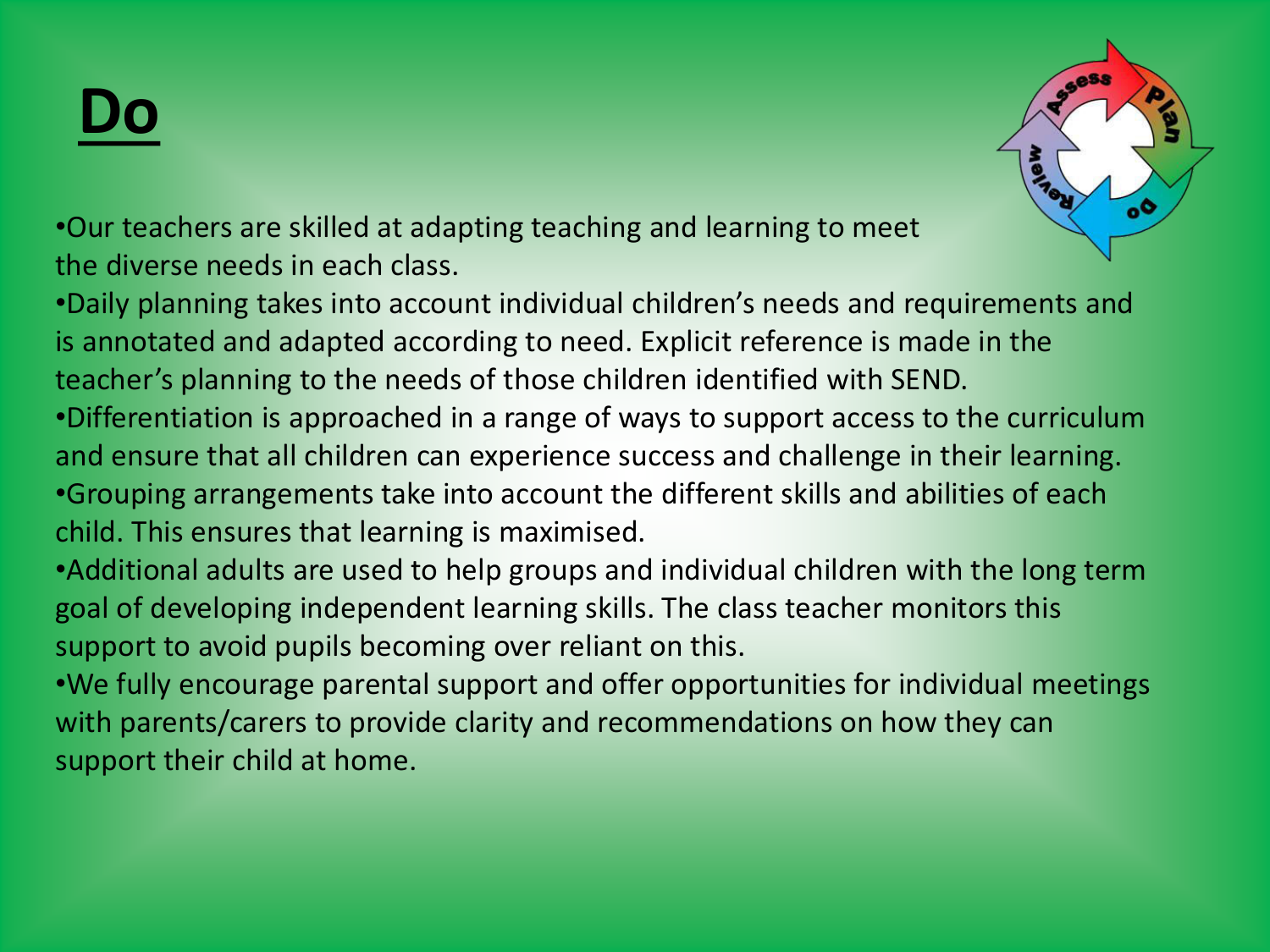## **REVIEW**



If despite all steps taken, good progress is still not being made we will refer back to our graduated approach and increase/change support whilst continuing to monitor and review progress. It may also be necessary, at this stage, to consult with the expertise and specialist services secured by the school.

Consultation sessions are held in the Autumn and Spring terms where you can meet your child's teacher to discuss and look at their work in different subject areas. A further opportunity is provided in the Summer term for you to discuss your child's end of year report.

Parents that have children on the school's SEND Support Register, are also invited to termly meetings to review their child's Individual Education Plan. Your child will be involved in reviewing their targets at appropriate times throughout the term, with the class teacher or teaching assistant, and during the setting of new targets on a termly basis. If of course you would like to meet Mrs Wilson or your child's class teacher at any point during the term, this can easily be arranged.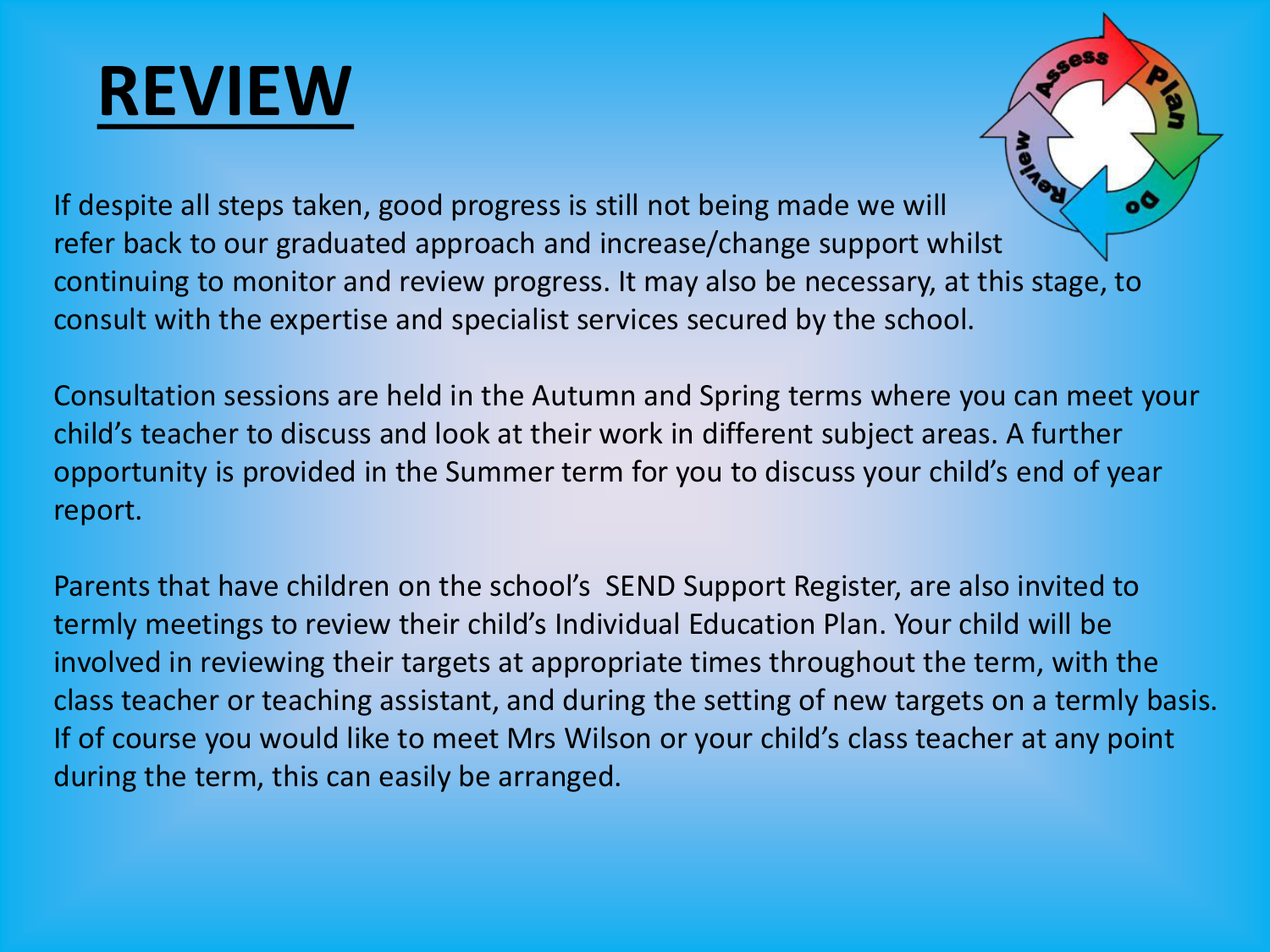## **REVIEW**



For every child who is in the care of the Local Authority, (Children, Young People In Our Care - CYPIOC), a Personal Education Plan (PEP) will be devised. This Plan will establish clear targets and actions to respond effectively to each child's needs and provide a continuous record of their achievements.

If your child has an EHC plan, you will be invited to an annual review of this plan.

Homework is given regularly and your child may have the opportunity to access computer programmes to support their learning at home through the school website. You are encouraged to support your child's learning at home.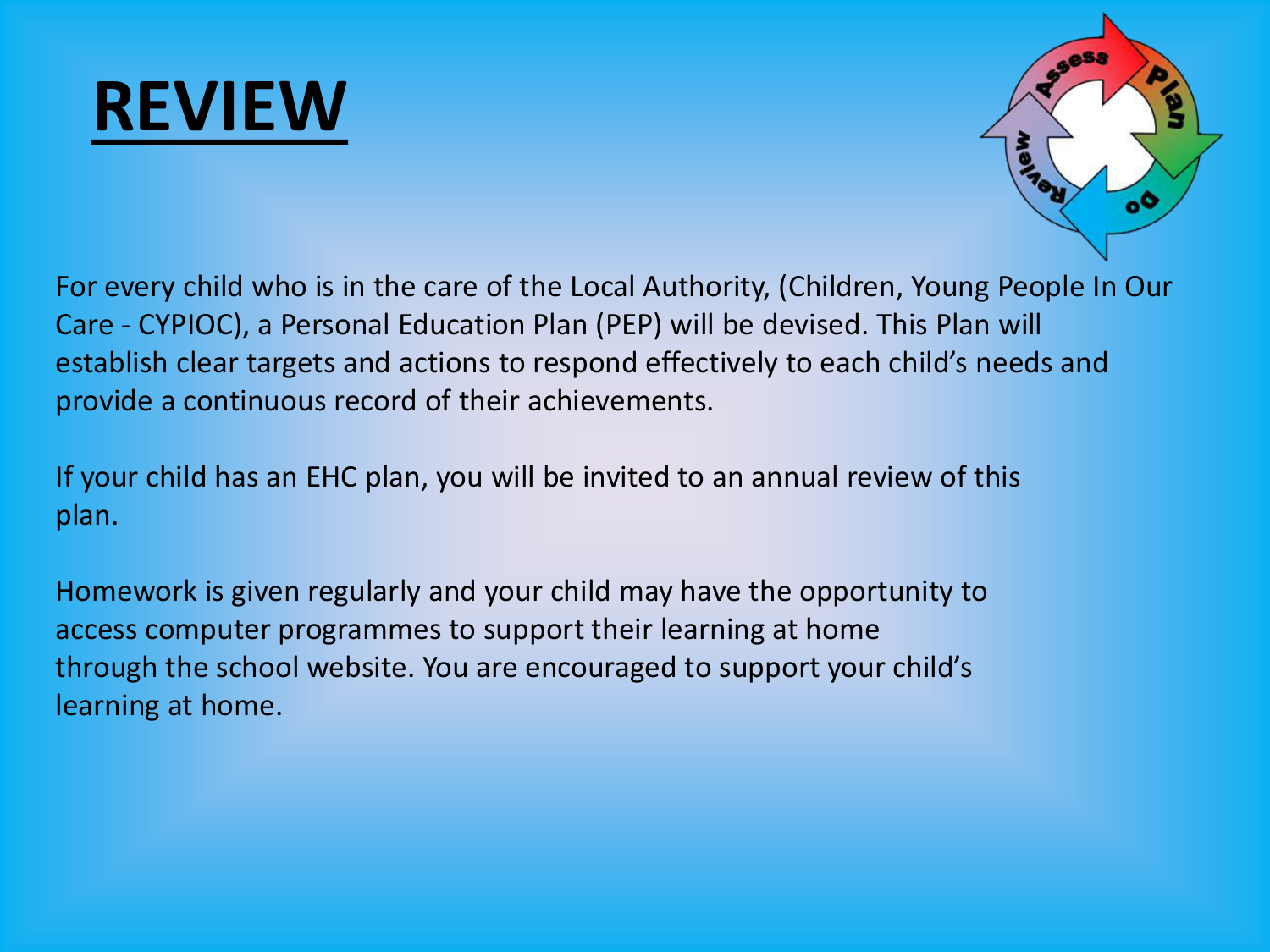## **MEETING IDENTIFIED NEEDS**





For many children, their targets will be linked to learning and will often be specifically related to literacy and numeracy. However, for other children they may be related to social interaction, communicating with children and adults or emotional difficulties. The most important factor is that the targets and support provided are particular to the needs of each individual child.

### **At St. Gregory's, we offer many different forms of additional provision, including;**

- \* additional in and out of class support
- \* one-to-one support
- \* flexible groupings (including small group work)
- \* access to specific resources and learning programmes
- \* mentoring
- \* counselling
- \* access to a wide range of outside agencies.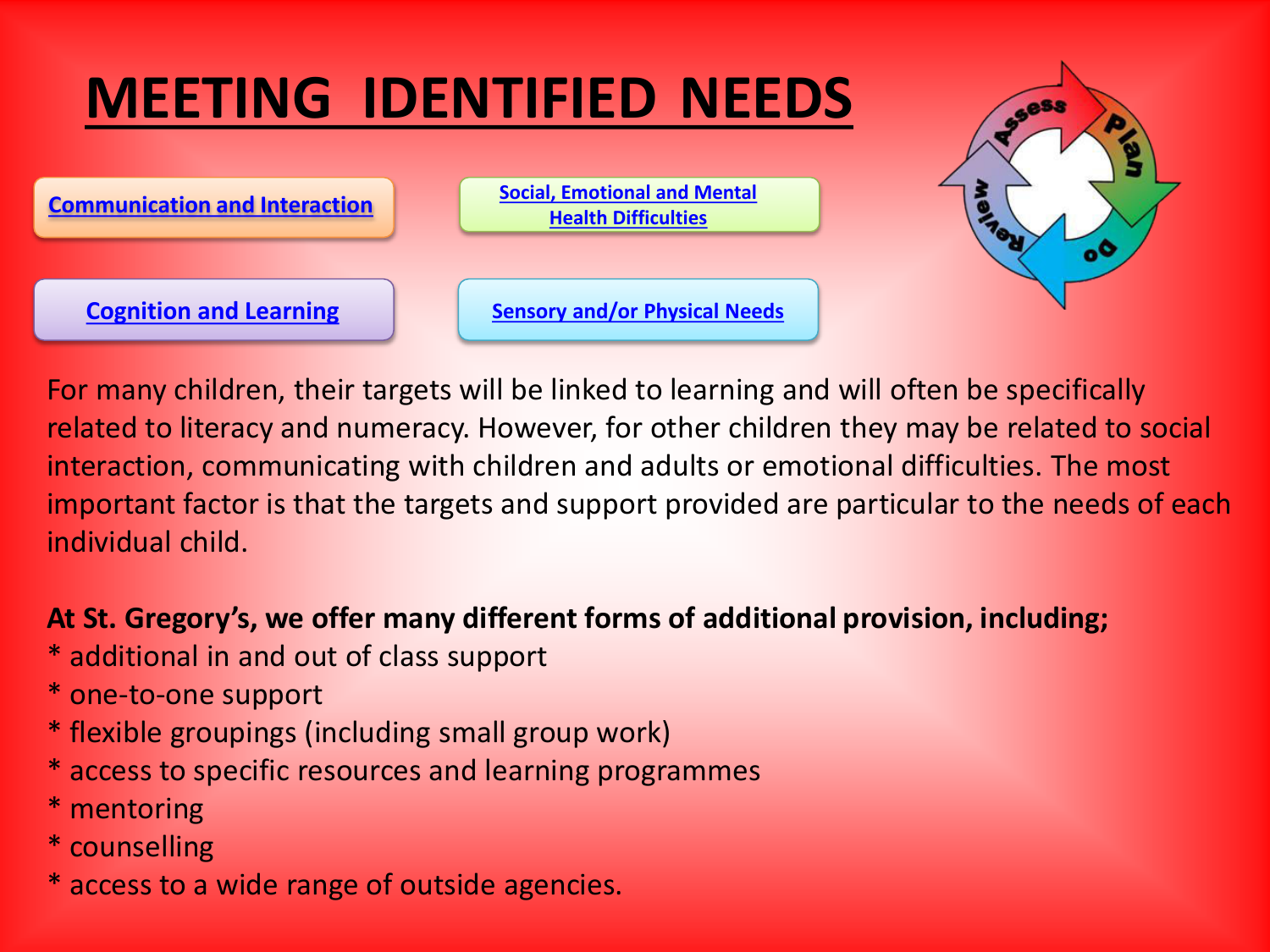### <span id="page-13-0"></span>**[Communication and Interaction](#page-24-0)**



- Access to small group and/or individualised interventions to develop skills in communication and interaction emotional awareness, self-care, flexible thinking.
- Visual timetables used in every classroom
- Flexible approaches to timetable
- Conscious reduction of 'teacher talk'
- Sensory feedback support e.g. fidget toys, wobble cushions
- Modifications to lunch and/or break times, e.g. duties, time change
- Access to additional aids/technology
- Explicit teaching of generalising skills from one context to another
- Careful planning of transitions, e.g. advance notice, familiar resources
- Mentoring and/or buddy systems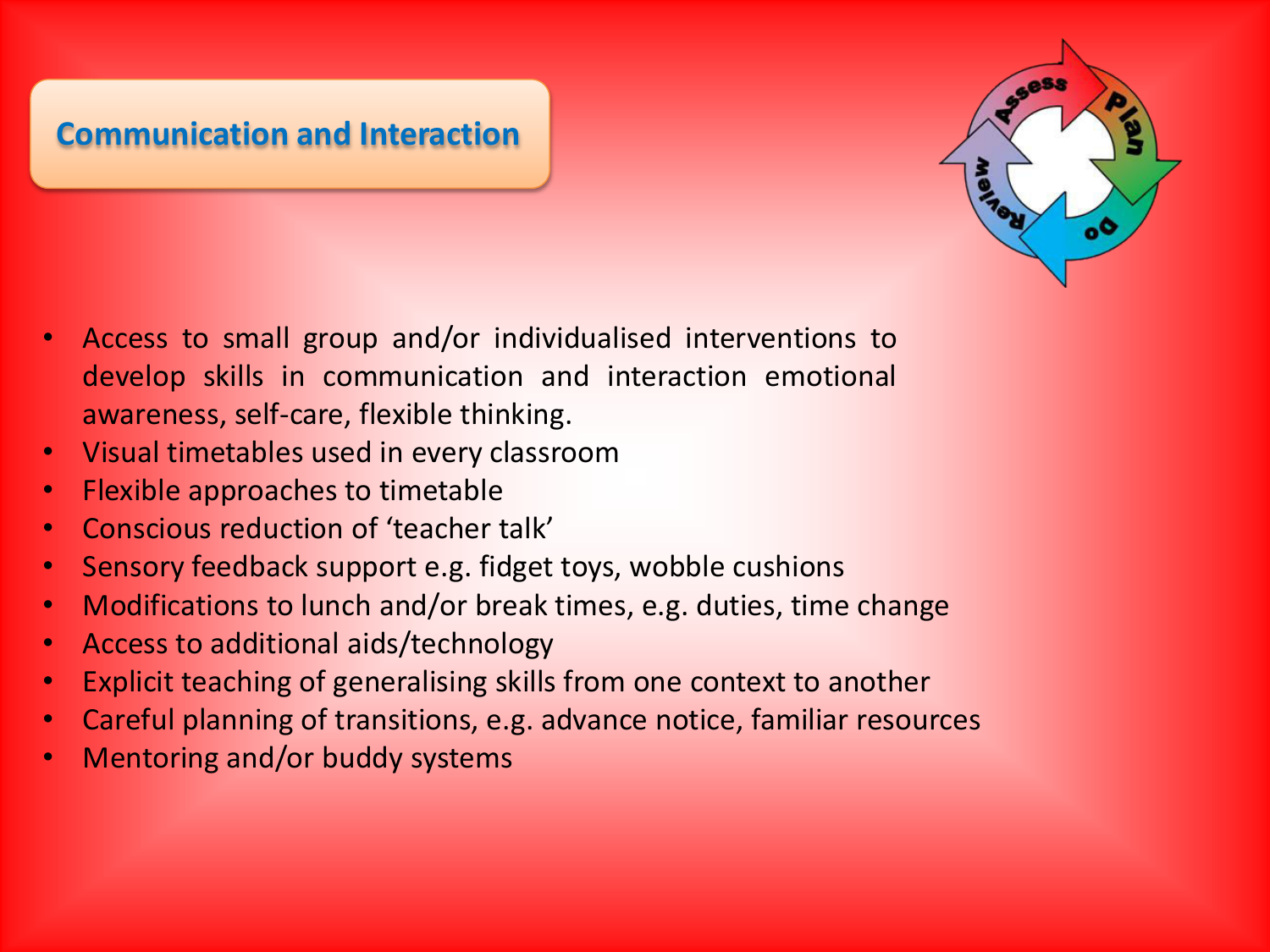### <span id="page-14-0"></span>**[Cognition](#page-24-0) and Learning**

- Developmental support for short and long term memory through a range of specific strategies.
- Regular, individually focused interventions, e.g. in reading, writing, phonics (RWInc.) and maths. Increased access to small group support in class
- Practical aids for learning, e.g. table squares, time/number lines, pictures, photos, accessible reading material suited to age, individualised success criteria
- Increased access to ICT programmes, e.g. Reading Plus
- Flexible groupings
- Access to technical aids e.g. spell checker, ICT software and/or hardware
- Adaptations to assessments to enable access e.g. readers, scribe, ICT
- Curriculum/delivery adaptations to meet the learning needs of individuals
- Frequent repetition and reinforcement

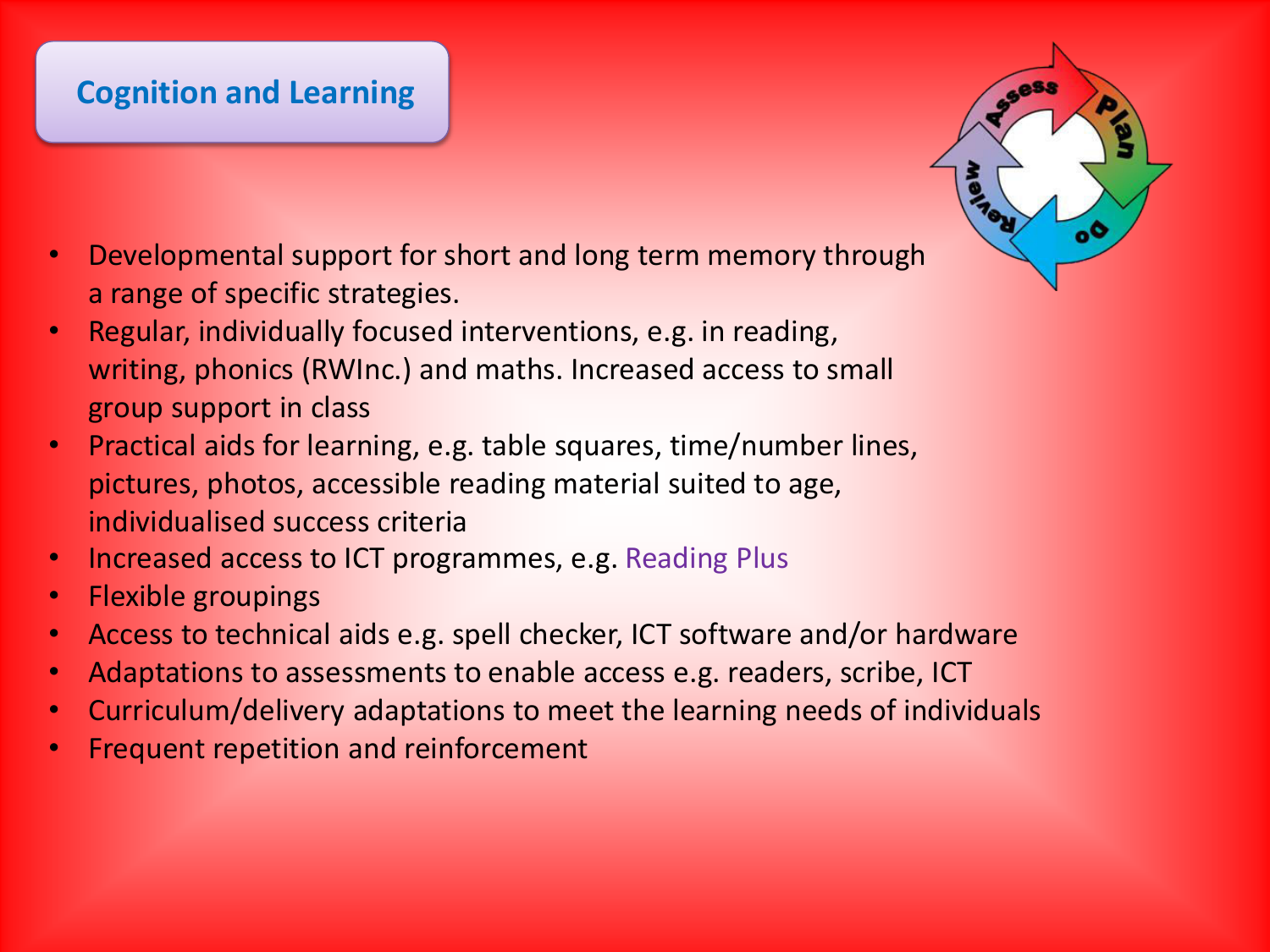### <span id="page-15-0"></span>**Social, Emotional and [Mental Health Difficulties](#page-24-0)**



- Access to time out/individual work area
- Mentoring/Buddy system
- Individualised rewards system
- Early Help Assessments accessed via our Well-being Leads to secure multiagency targeted support.
- Access to counselling services, e.g. CAMHS, Psychotherapy services, Bungalow Project
- Increased access to additional adults in and out of the classroom
- Alternative curriculum opportunities
- Supported transition programme with chosen secondary school
- Opportunities to develop Social and Emotional aspects of learning through small group work, e.g. Lunchtime Nurture Group.
- Access to specially designed games for the support of turn taking and co-operative behaviour skills.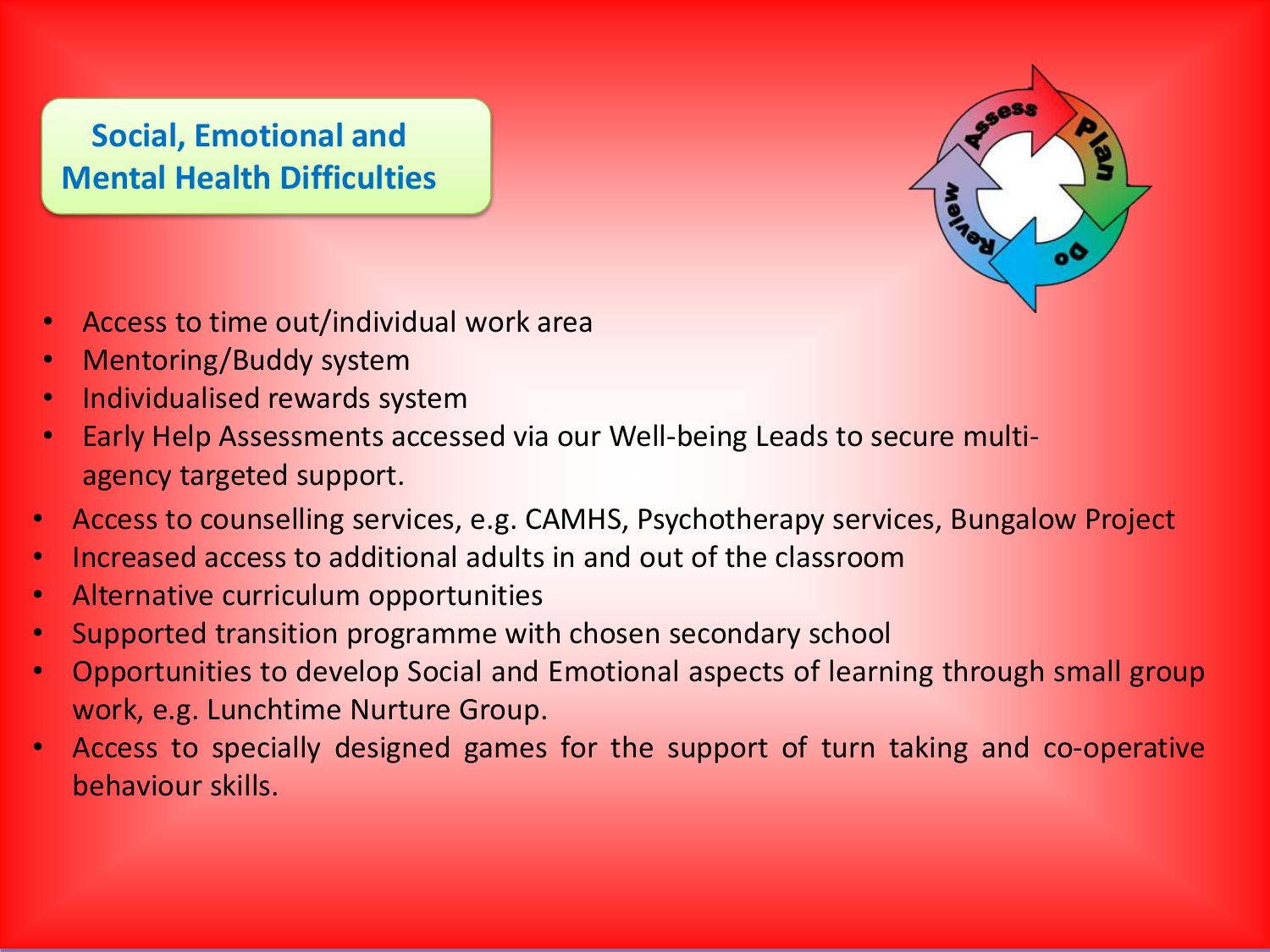### <span id="page-16-0"></span>**[Sensory and/or](#page-24-0)  Physical Needs**



- Physical aids to support access e.g. wheelchair, walking frame, hearing aids, large print materials
- Access to a specialist teacher/learning support assistant qualified to support the learning of pupils who have: a hearing impairment, visual impairment
- Physio and Occupational Therapy programmes e.g. fine and gross motor skills development.
- Concrete apparatus available to support learning, e.g. Numicon materials (numeracy)
- Adapted curriculum to enable full access e.g. alternative recording devices, modified PE curriculum
- Sensory resources available e.g. wobble board, headphones/ear guards
- Access to support for personal care, e.g. school nurse service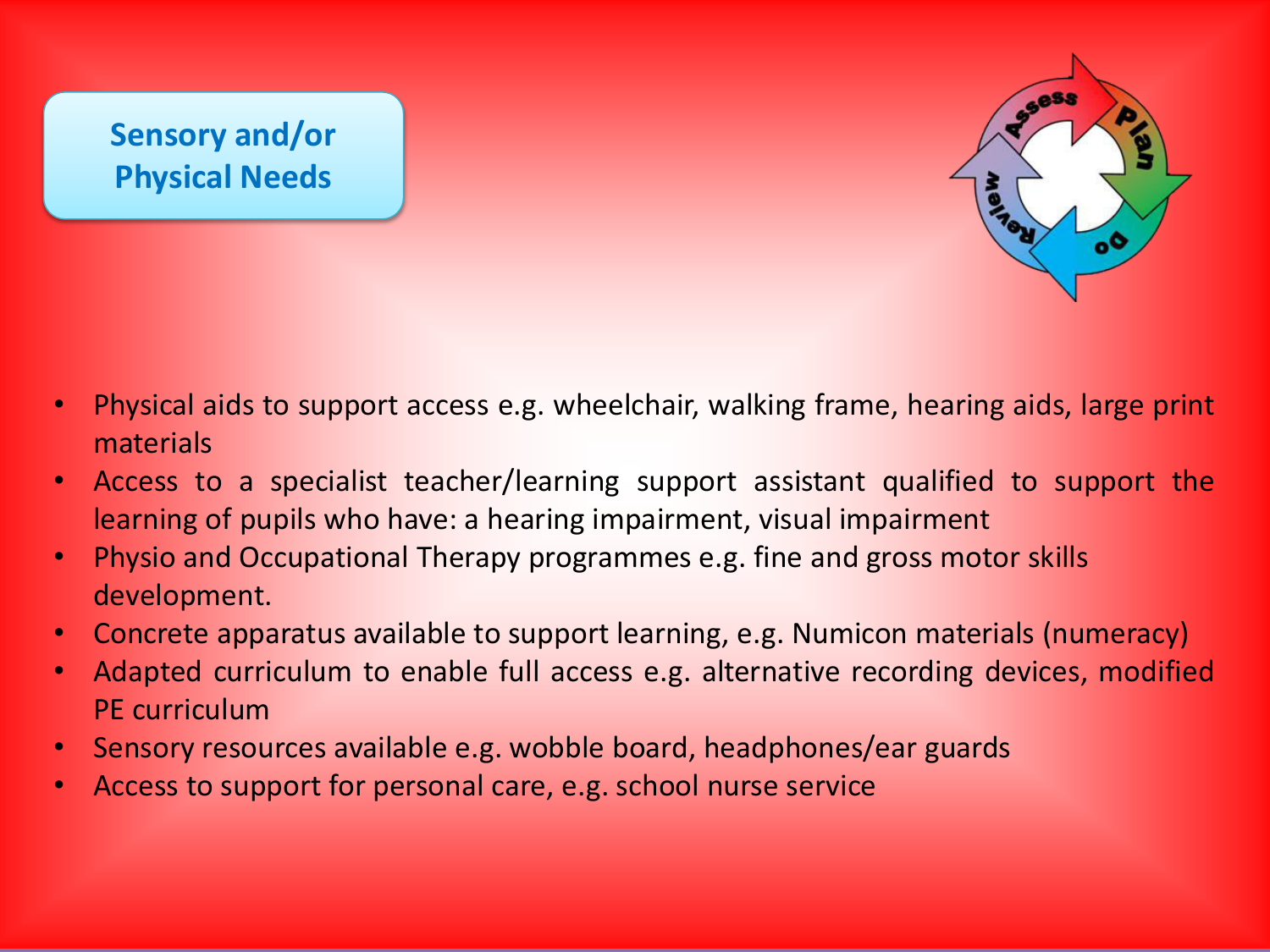# Covid -19

• 'The current Covid-19 restrictions mean that the provision listed above in all four areas of need has had to be adapted to the requirements of on-line distance learning, as has been the case since 23rd March 2020. All teachers and the support team have quickly become adept at using technology to remotely support our learners who have SEND.

• Levels of engagement and progress are regularly checked and interventions put in place if any concerns exist. Our support under Covid-19 is flexible to the needs of each individual learner.'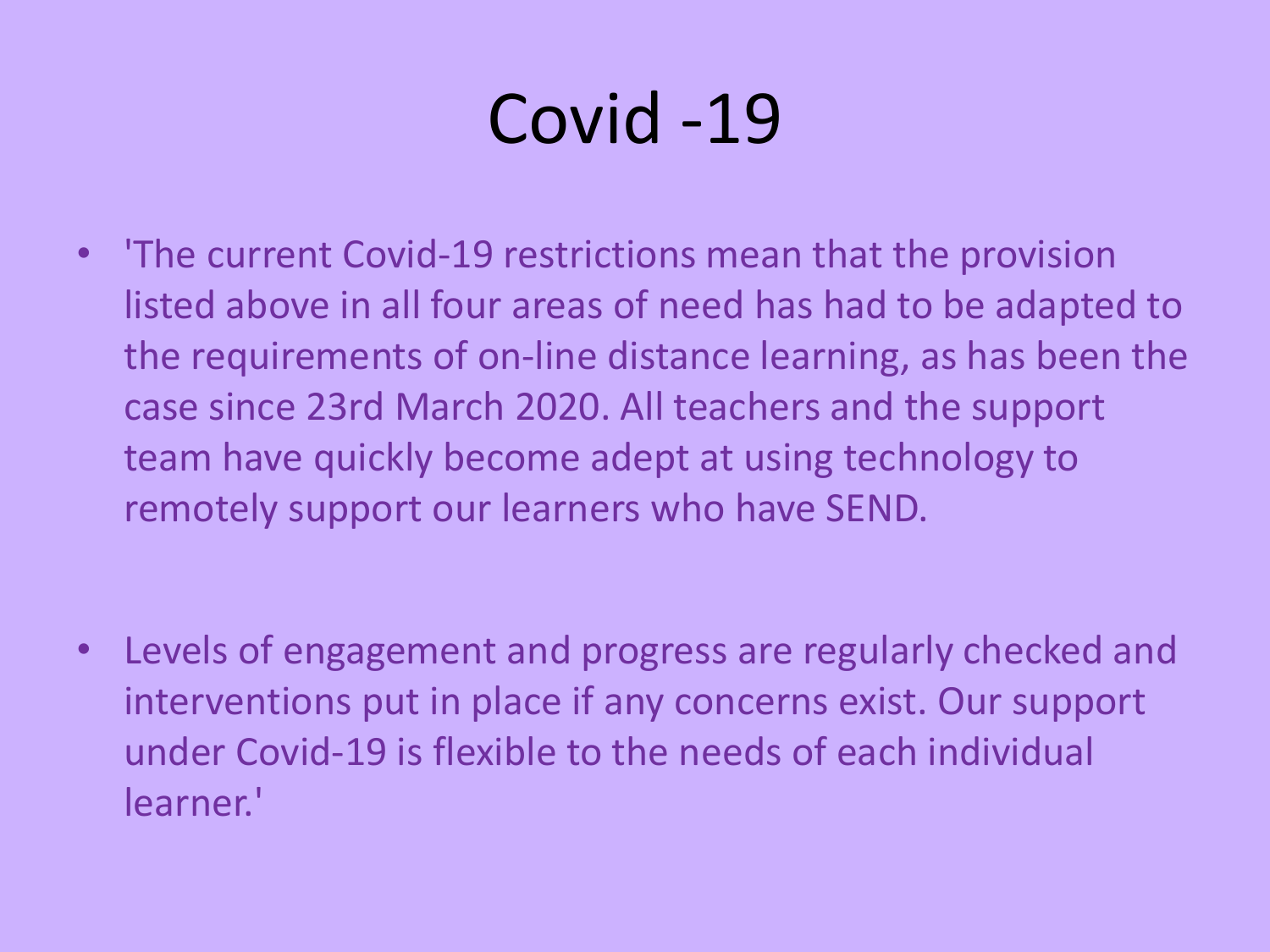### **Accessibility**

With due regard to our admission policy, parental choice and accessibility of the school building all children with special educational needs who apply will be accepted by the school. [Admission Policy](https://xge.442.myftpupload.com/wp-content/uploads/2020/03/Admission-Policy-2021-22.pdf) 

- All of the main school building is fully wheelchair accessible.
- Disabled toilet facilities are located near the ICT suite.
- Communication with parents whose first language is not English is supported by advice from the Local Authority's EAL (English as an additional language) team. Our Polish families are also supported by Mrs Harandon (Polish Interpreter). Key documents are also translated for our Polish parents.

### **Activities Outside of School**

- St. Gregory's is an inclusive school and we will put in place appropriate support, whenever possible, to enable your child to be educated alongside their peers. This may include extra staffing and/or equipment.
- Staff who are arranging an offsite trip will discuss with parents and the SENDCo any requirements needed and the suitability of any trip which the school is taking part in.
- We will not stop your child from going on a trip due to their special educational needs and/or disability if the trip is suitable for your child and their safety and the safety of others is not compromised. [Equality Act](https://www.gov.uk/equality-act-2010-guidance)
- The Head Teacher oversees all trips to ensure children are safe and included where possible.

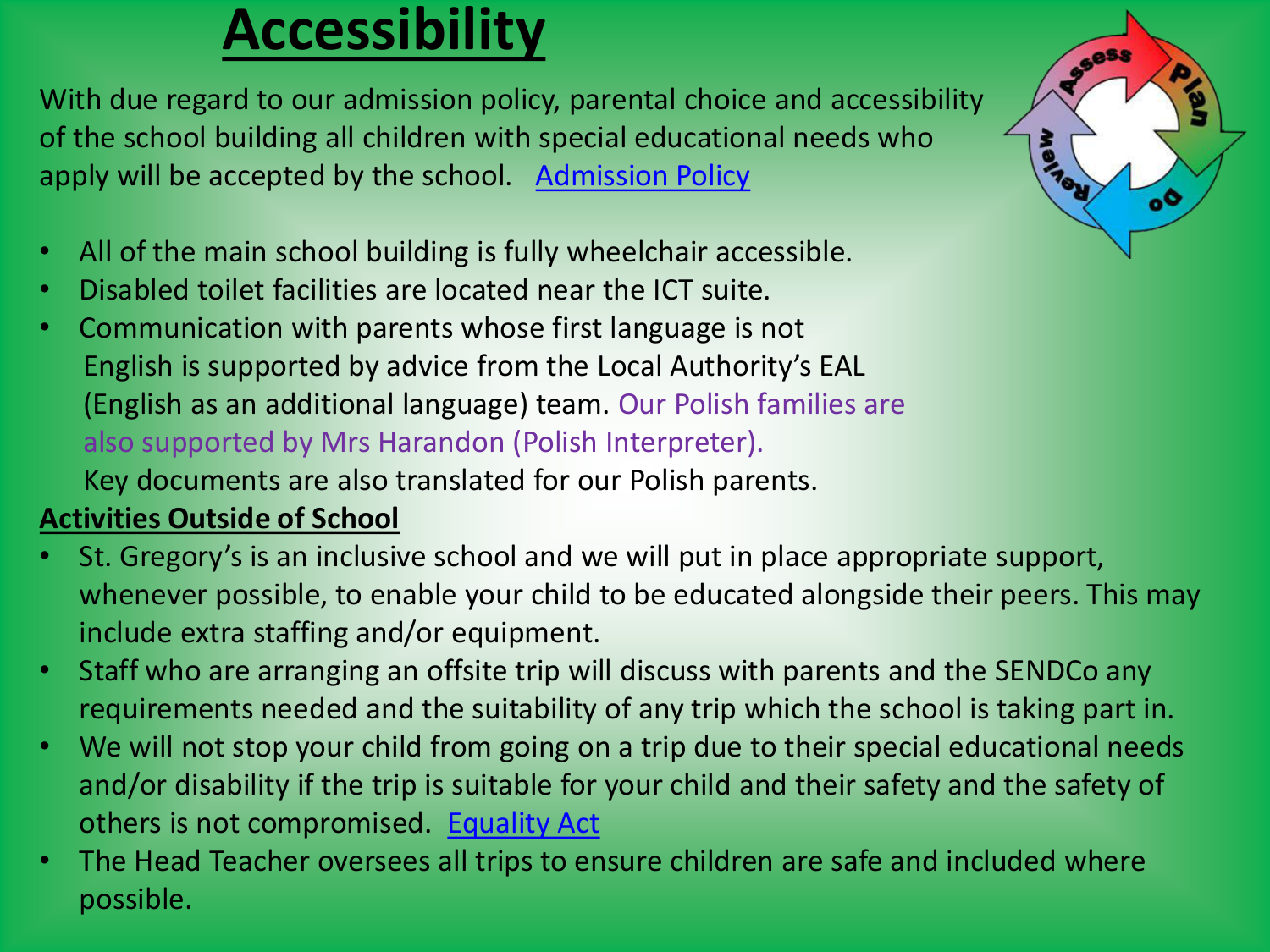## **Medical**

- On site medical support is provided by our qualified First Aiders including emergency and paediatric first aid.
- Staff are trained in the administration of Epi-pens and asthma awareness. We have a comprehensive policy covering the administration of medicines in school.
- Children who have more severe medical conditions have detailed care plans which are devised in consultation with parents, school staff and medical professionals. These plans are kept in class Medical Backpacks and are shared with all members of staff as required. A copy of the plan is also available in our Medical needs file held by Mrs Wilson (SENDCo).
- Medical needs are supported in line with the following document: 'Supporting Children with Medical Conditions,' DFE 2014 which can be viewed at:

[https://www.gov.uk/government/publications/supporting-pupils-at-school](https://www.gov.uk/government/publications/supporting-pupils-at-school-with-medical-conditions--3)[with-medical-conditions--3](https://www.gov.uk/government/publications/supporting-pupils-at-school-with-medical-conditions--3)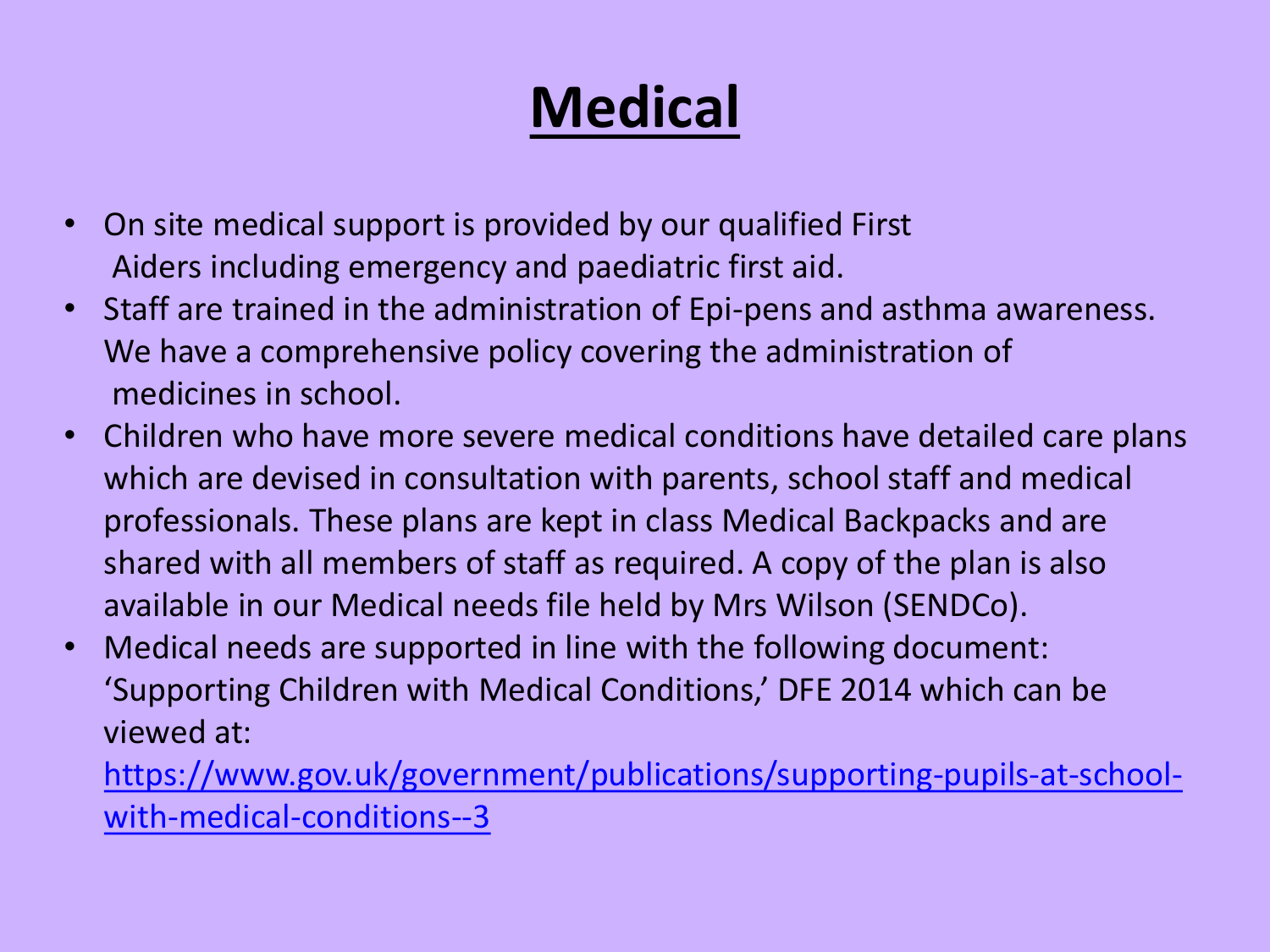# Complaints Policy



Should you have any concerns about the support that your child is receiving, we hope that you will feel able to approach your child's Class Teacher or the SENDCo to discuss this. They will be happy to meet with you and work together with you to help resolve any issues or concerns that you may have. We will always try to arrange a meeting at the earliest possible opportunity.

Our SEND Governor may also be contacted separately through the email address below: [enquiries@stgregorys.bhcet.org.uk](mailto:enquiries@stgregorys.bhcet.org.uk) 

However, if there are still unresolved issues, you may wish to make a formal complaint according to the procedures set out in Bishop Hogarth Education Trust's Complaints Policy. You can view this document at:

[https://bhcet.org.uk/wp-content/uploads/2020/04/Complaints-Policy-Review-](https://bhcet.org.uk/wp-content/uploads/2020/04/Complaints-Policy-Review-November-2022.pdf)[November-2022.pdf](https://bhcet.org.uk/wp-content/uploads/2020/04/Complaints-Policy-Review-November-2022.pdf)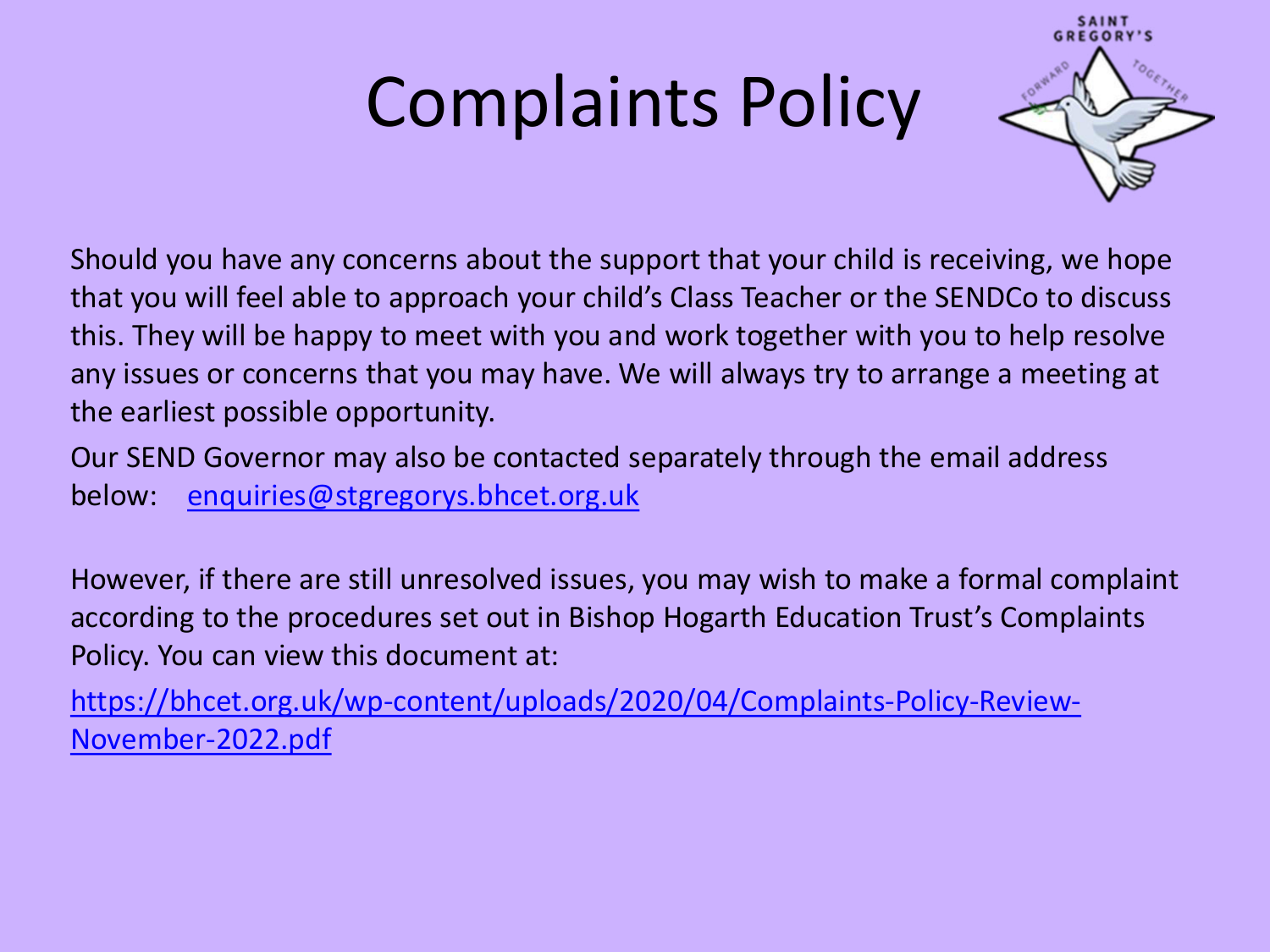## **Moving Up, Moving on …**



#### **Transition to Secondary School**

- We work closely with all secondary schools in the area.
- The majority of our children move on to Our Lady and St. Bede's Catholic Academy in Stockton.
- The transition process will begin early, usually in Y5, for some of our more vulnerable children.
- Meetings are held for the transfer of essential information relating to IEPs, EHCPs, Child and Family Services and pastoral matters.
- Mrs Gilbert & Miss Keen our Well-being leads work closely with the SENDCo and Y6 class teacher to support children who require additional provision during their transition period.
- We can also support you in organising meetings with secondary school staff if you wish to speak to them personally.
- When reviewing an EHCP for children in Y6, staff from the secondary school will always be invited to the review meetings.
- During the last term, staff from OLSB come to meet our Y6 children and in addition to this, our Y6 children attend their chosen secondary school for two transition days.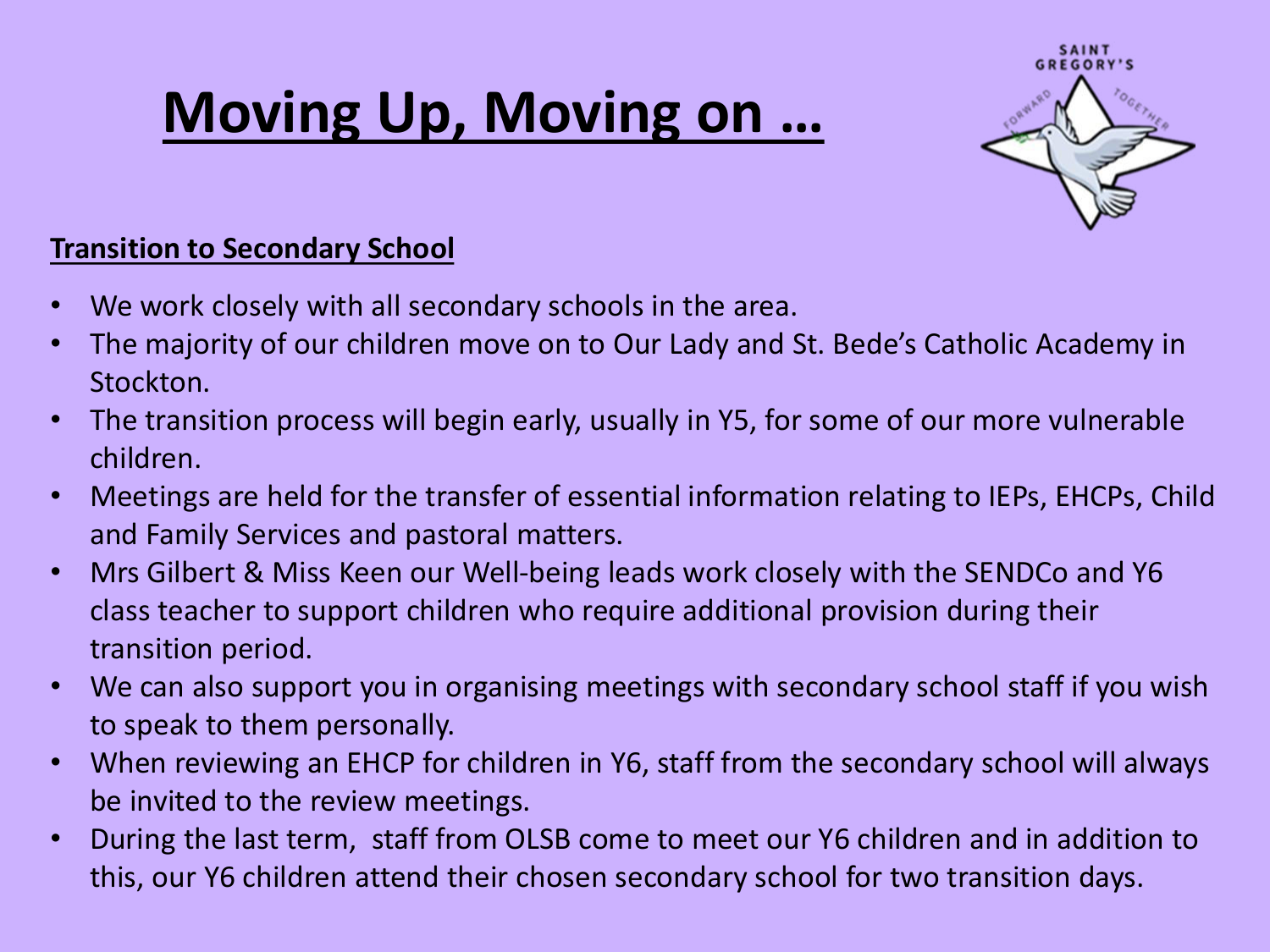#### **Transition to a new school**



If your child moves to a new school within or at the end of an academic year, Mrs Wilson will contact the school SENDCo to ensure he/she knows about any special arrangements or support that needs to be made for your child. If necessary a meeting will be arranged with other professionals. She will also transfer all records held for your child to the new school as soon as possible.

### **Transition to a new year group/Key Stage**

Information will be passed on to the new class teacher in advance and a transition meeting will take place with the new teacher. Individual targets/requirements for all SEND children will be discussed with the new teacher and agreed by Mrs Wilson.

Children who require additional support to ensure a smooth transition to their new class, will be included in a programme supported by Mrs Wilson, Mrs Gilbert and Miss Keen.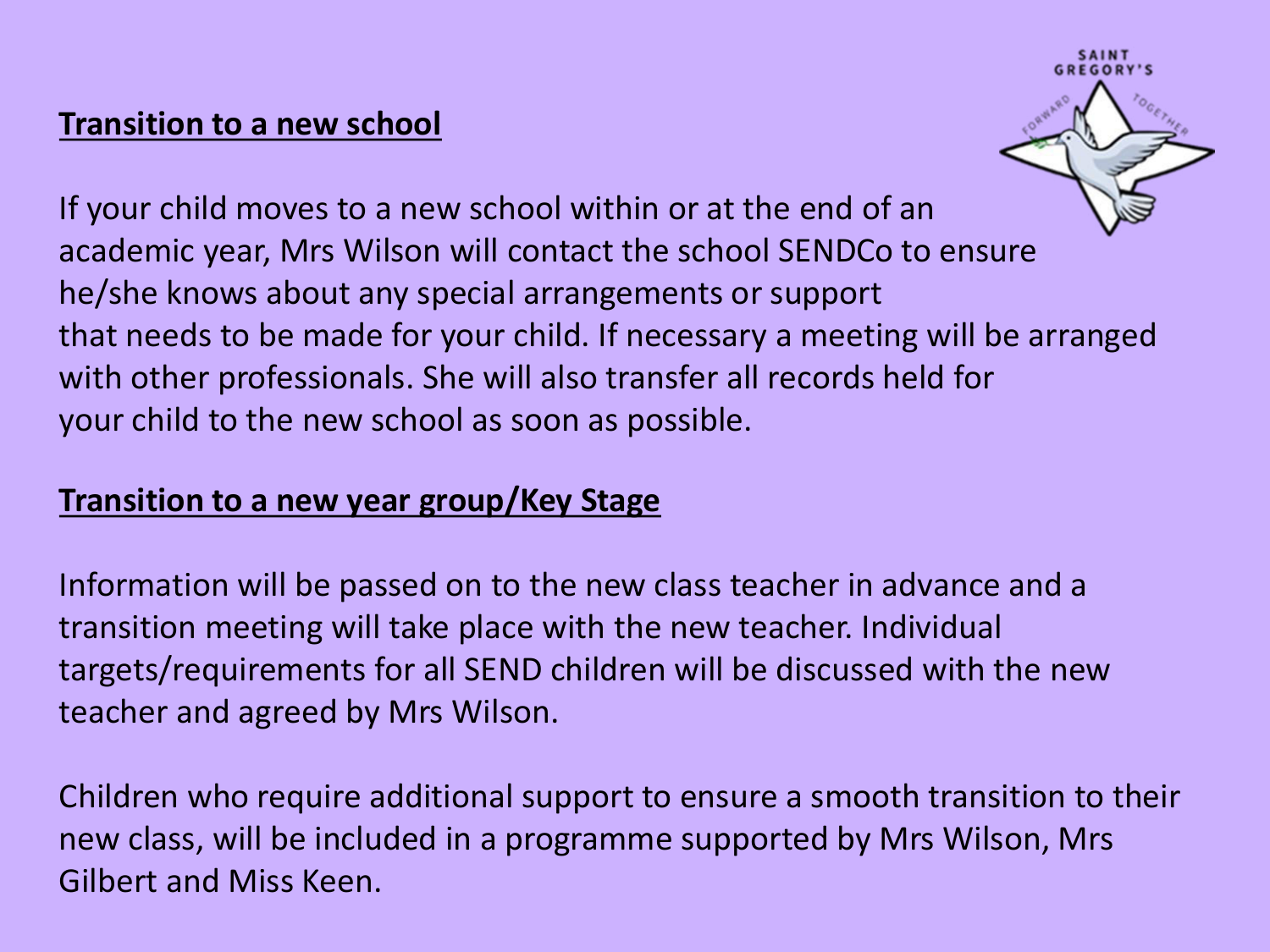### **Staff Training**



- •All teachers have Qualified Teacher Status
- •Three staff are Higher Level Teaching Assistants (HLTAs)
- The majority of our TAs hold a minimum of a level 2 qualification.
- •All staff are either teachers of or are supporting students with SEND.
- •St. Gregory's values staff training and organises courses/training programmes to ensure teachers and teaching assistants stay up to date with current research into teaching and learning.

The table summarises the most recent staff training in respect of SEND.

| <b>Details of Full Staff Training</b>       | <b>Details of Individual Staff Training</b>                 |  |  |
|---------------------------------------------|-------------------------------------------------------------|--|--|
| <b>Child Protection Training</b>            | <b>RWI</b> phonics                                          |  |  |
| <b>Mental Health Training</b>               | SEND Briefings (Local Authority and BHCET)                  |  |  |
| <b>SEND updates</b>                         | The Journey Towards Inclusive Education                     |  |  |
| <b>Setting SMART Targets - Writing IEPs</b> | Creative Approaches to Supporting Inclusive Education       |  |  |
| <b>Griffin OT - Sensory Processing</b>      | Leadership for Inclusion & Inclusive Classroom Practice     |  |  |
|                                             | Barriers, solutions and silver linings: Remote learning for |  |  |
|                                             | students with SEND Webinar                                  |  |  |
|                                             |                                                             |  |  |
|                                             |                                                             |  |  |
|                                             |                                                             |  |  |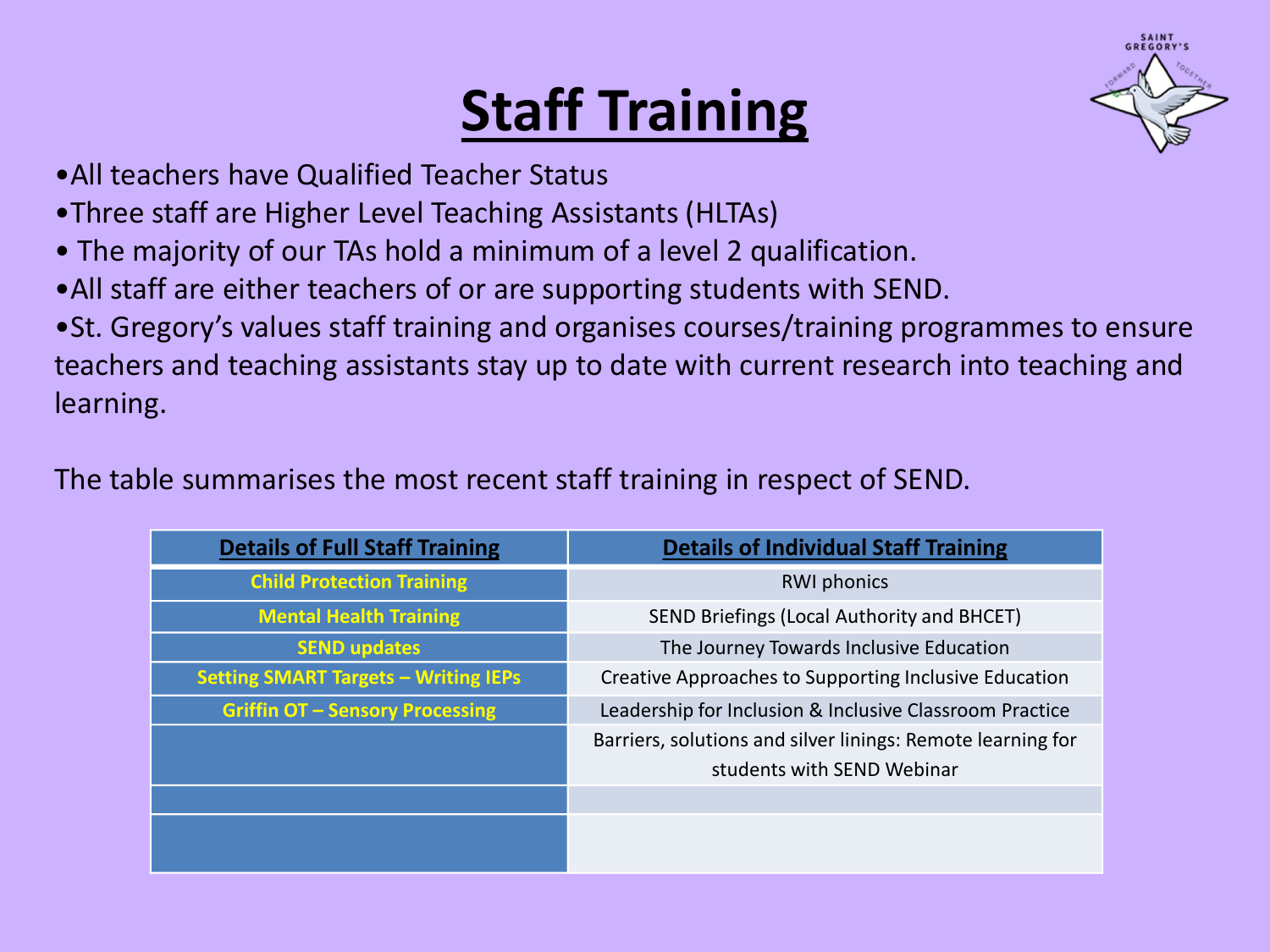### **Evaluation of Impact**

<span id="page-24-0"></span>The impact of the provision provided has been to improve access to the curriculum for all pupils who have SEND. Carefully planned provision, including short term interventions implemented by school staff, together with expertise secured by school has ensured all children with SEND have been able to access areas of the curriculum that would **not otherwise** have been accessible to them.

SEND Pupil Numbers Compared to National (January 2021 – Spring School Census return).

| Year      | Cohort | St Gregory's |       | <b>National %</b> |
|-----------|--------|--------------|-------|-------------------|
| Group     |        | No.          | %     |                   |
| Reception | 30     |              | 3.3%  | 9.6%              |
| Year 1    | 29     | 2            | 6.9%  | 12.8%             |
| Year 2    | 30     | 4            | 13.3% | 14.8%             |
| Year 3    | 30     | 11           | 36.7% | 16.1%             |
| Year 4    | 31     | 1            | 3.2%  | 17.0%             |
| Year 5    | 30     | 5            | 16.7% | 17.4%             |
| Year 6    | 29     | 8            | 27.6% | 17.8%             |
| Total     | 209    | 32           | 15.3% | 15.1%             |

As part of steps taken to fight the spread of coronavirus, the government cancelled all statutory assessments due to take place in schools in England in summer 2020 & 2021. Consequently, no school level educational performance data can be presented.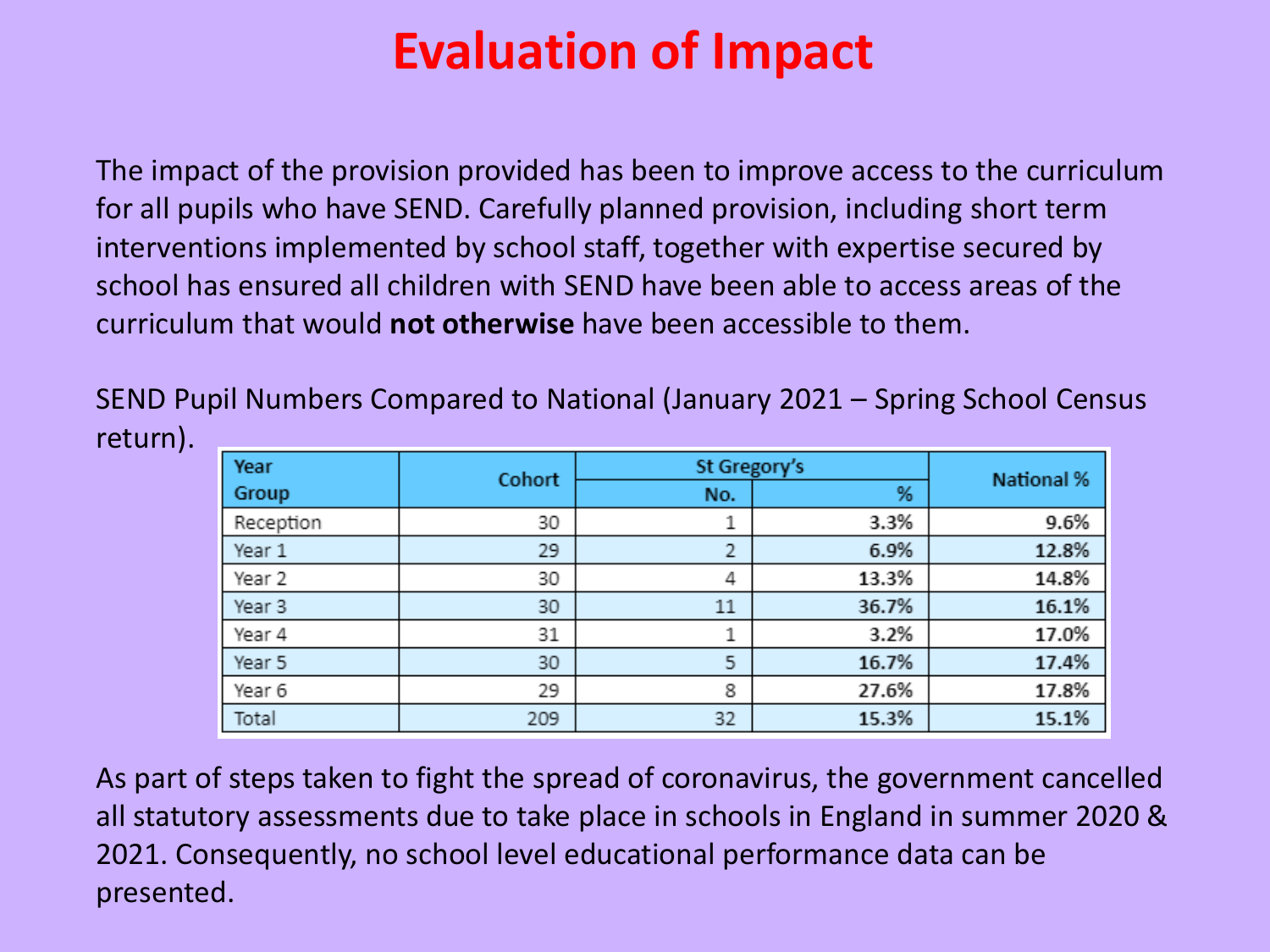### **Information to support this document can be found at the following links:**

### \* SEND Code of Practice (graduated response) [https://www.gov.uk/government/consultations/revision-of-the-send-code-of](https://www.gov.uk/government/consultations/revision-of-the-send-code-of-practice-0-to-25-years)[practice-0-to-25-years](https://www.gov.uk/government/consultations/revision-of-the-send-code-of-practice-0-to-25-years)

### \* Local Authority's Local Offer

[https://www.stocktoninformationdirectory.org/kb5/stockton/directory/localoffer.p](https://www.stocktoninformationdirectory.org/kb5/stockton/directory/localoffer.page?localofferchannel=18) [age?localofferchannel=18](https://www.stocktoninformationdirectory.org/kb5/stockton/directory/localoffer.page?localofferchannel=18)

### \*St. Gregory's Complaints procedure

[https://bhcet.org.uk/wp-content/uploads/2020/04/Complaints-Policy-Review-](https://bhcet.org.uk/wp-content/uploads/2020/04/Complaints-Policy-Review-November-2022.pdf)[November-2022.pdf](https://bhcet.org.uk/wp-content/uploads/2020/04/Complaints-Policy-Review-November-2022.pdf)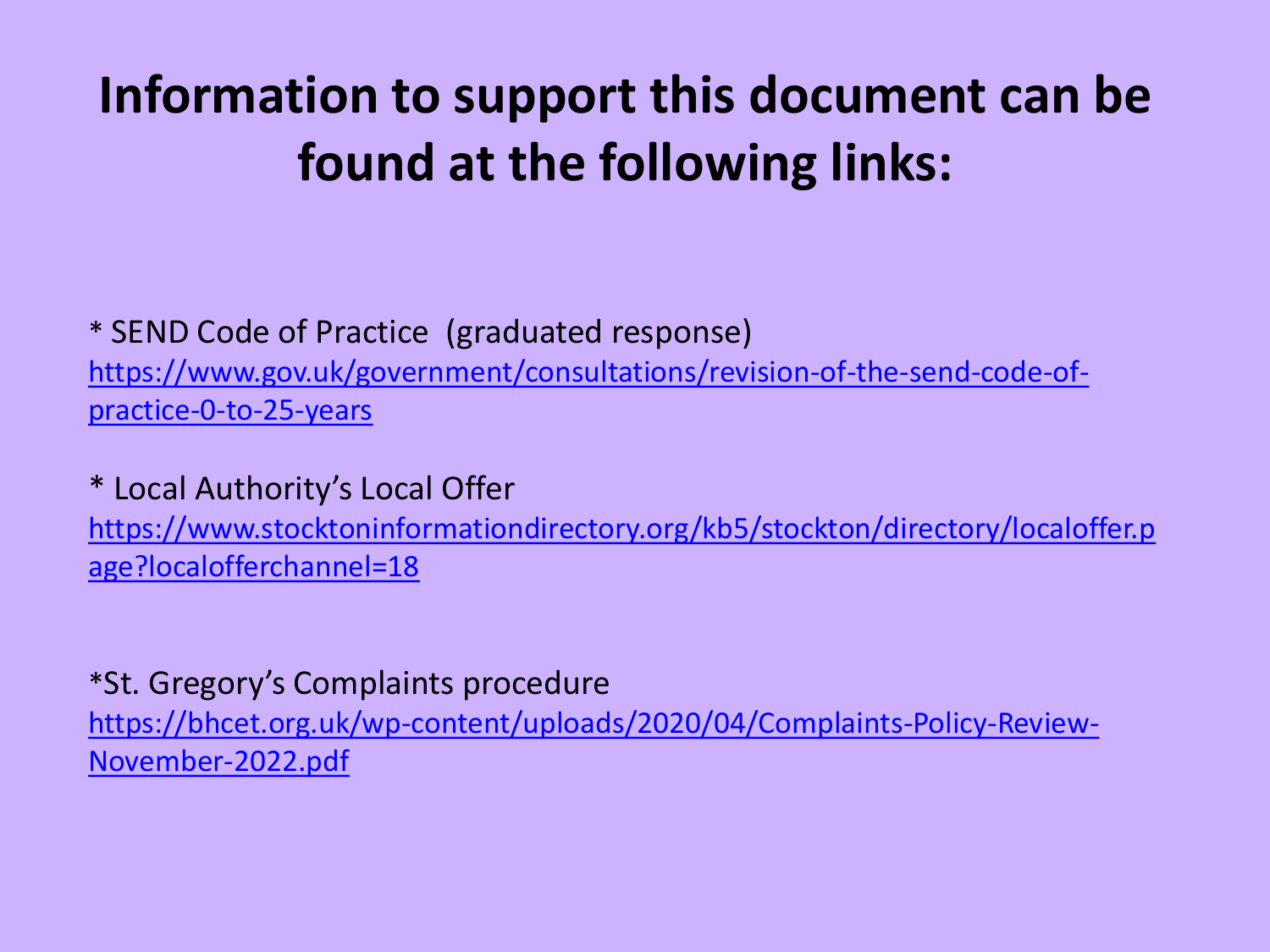### **Keeping in touch**



Mrs M. Best – Headteacher

Mrs A.M. Wilson – Deputy Head and SENDCo

Mrs Claire Andrews – School Governor with responsibility for SEND

St. Gregory's Catholic Academy, Ragpath Lane, Roseworth, Stockton-on-Tees, TS19 9AD 2 01642 672262

Website – <https://stgregorys.bhcet.org.uk/> Email – [enquiries@stgregorys.bhcet.org.uk](mailto:enquiries@stgregorys.bhcet.org.uk)

Stockton Borough Council website – [www.stockton.gov.uk](http://www.stockton.gov.uk/) 

Bishop Hogarth Catholic Education Trust website – <https://bhcet.org.uk/> Academy contact - Maura Regan (Chief Executive Officer, Bishop Hogarth Catholic Education Trust)  $\approx 01325$  254525